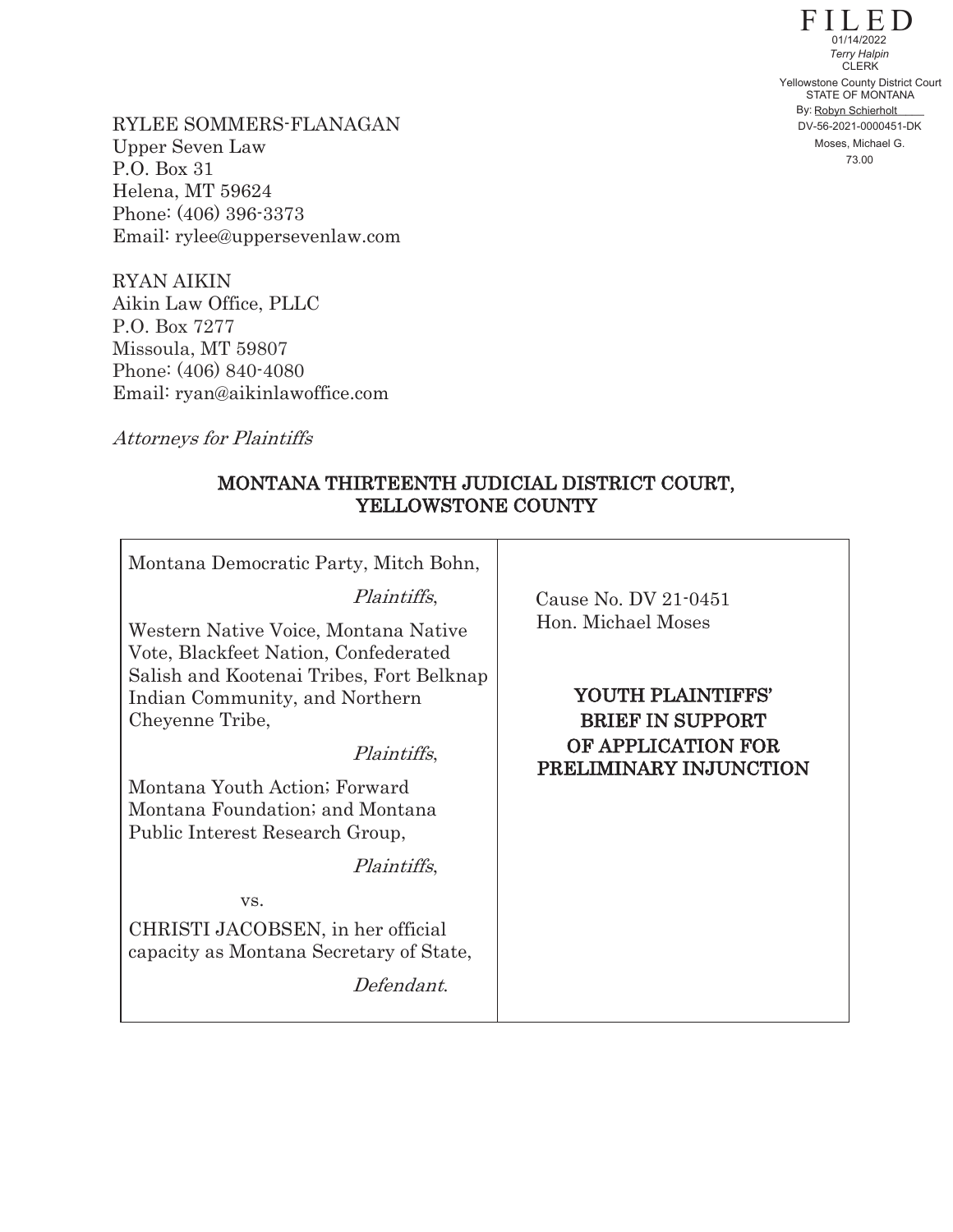| I.          | Over the last decade, youth voter turnout in Montana has boomed 3            |
|-------------|------------------------------------------------------------------------------|
| П.          | Facilitative voting laws increase youth turnout; burdensome laws curtail it3 |
|             | III. HB506 makes absentee voting an impossibility for some new voters5       |
|             |                                                                              |
|             |                                                                              |
| $I_{\cdot}$ |                                                                              |
|             |                                                                              |
|             | B. HB506 plainly violates three fundamental constitutional rights 11         |
|             | C. Together, all three laws unconstitutionally burden the youth vote 15      |
| II.         | These laws will cause irreparable harm if applied in the 2022 primary  16    |
|             |                                                                              |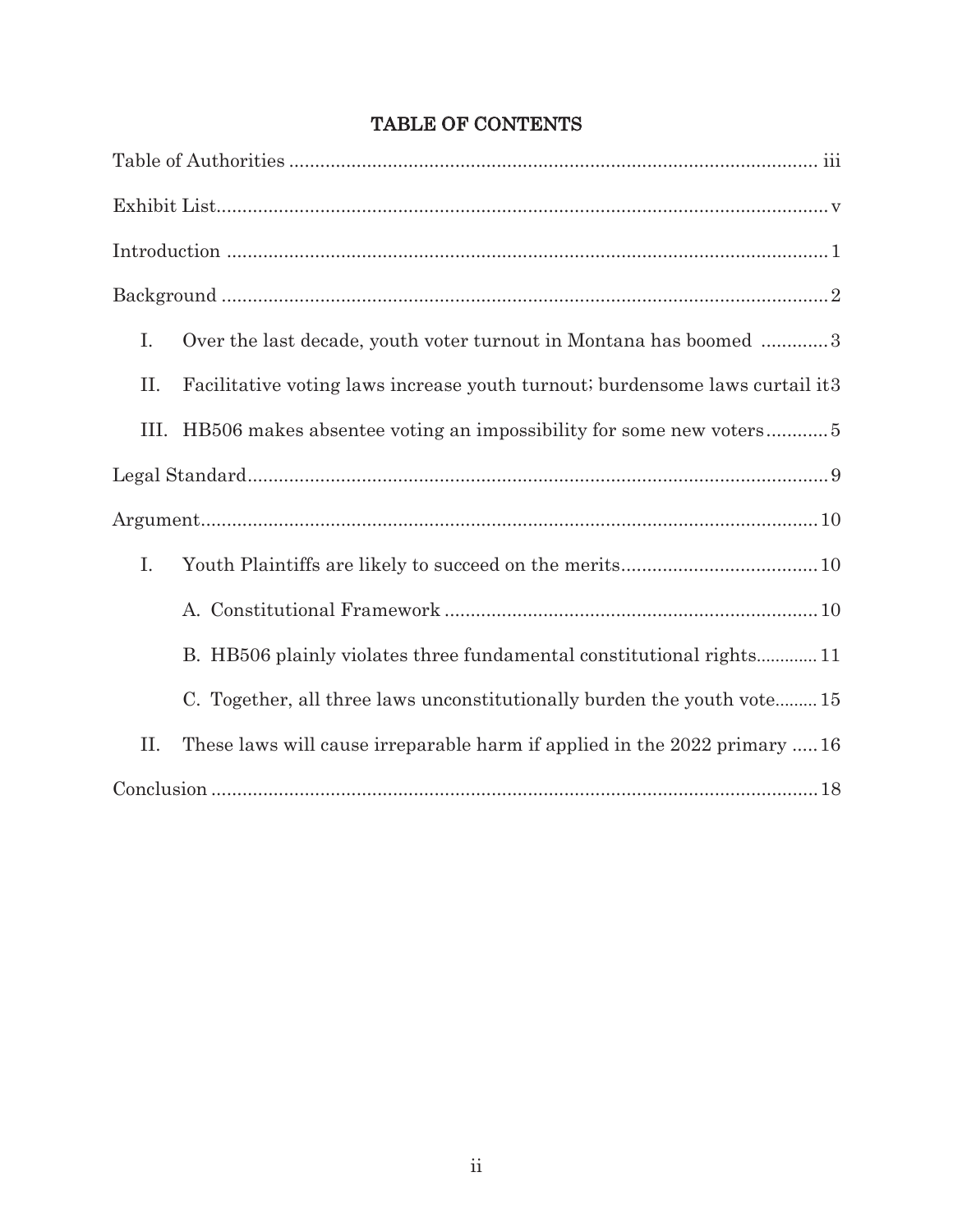# TABLE OF AUTHORITIES

## **Cases**

| Billings v. County Water District of Billings Heights,                         |
|--------------------------------------------------------------------------------|
|                                                                                |
|                                                                                |
|                                                                                |
|                                                                                |
|                                                                                |
|                                                                                |
|                                                                                |
|                                                                                |
| Forward Montana et al. v. Montana et al., Cause No. ADV-2021-611 (June 2020) 5 |
|                                                                                |
|                                                                                |
|                                                                                |
|                                                                                |
|                                                                                |
|                                                                                |

# Constitutional Provisions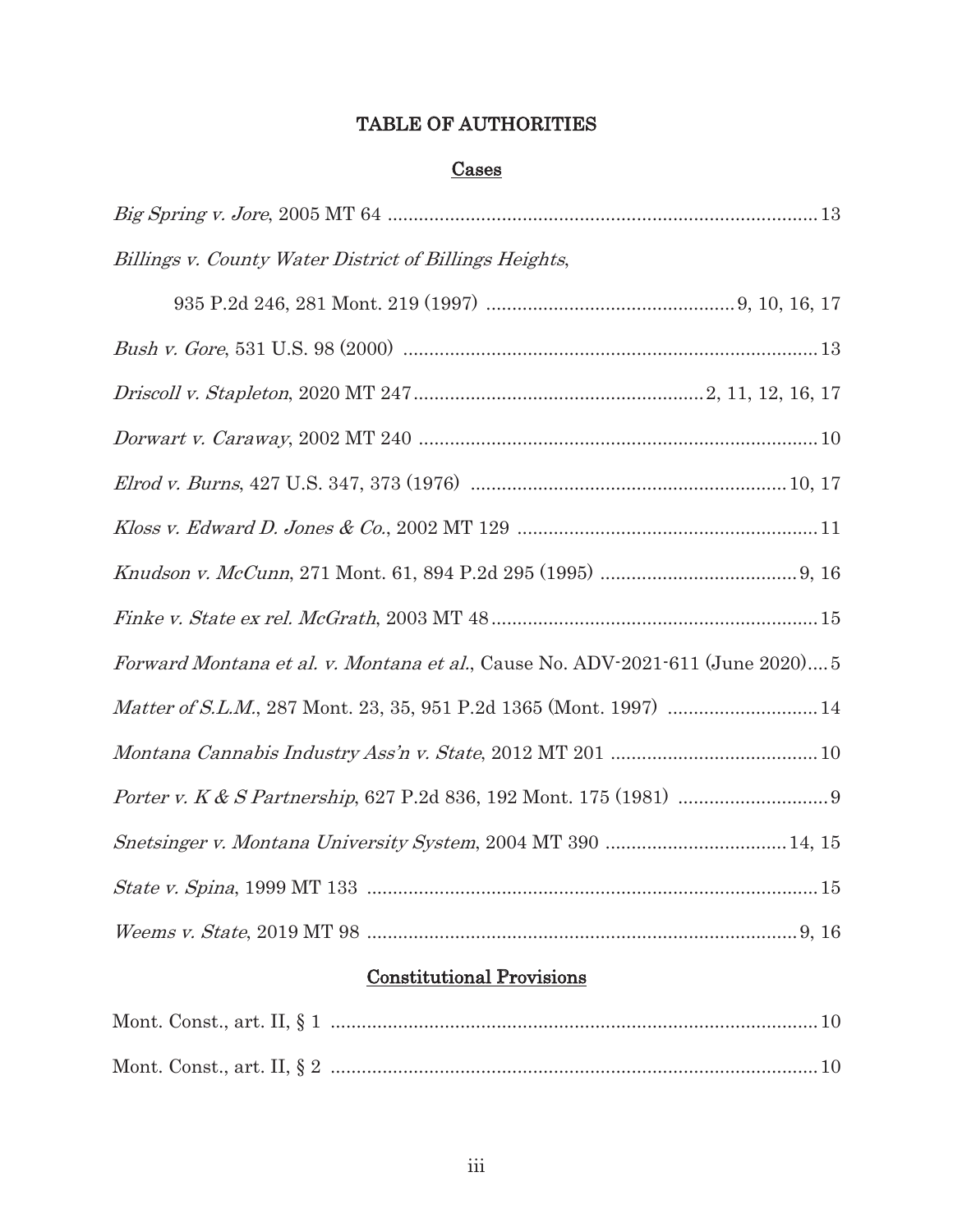# **Statutes**

# Other Authorities

| Mont. Const. Conv., II Verbatim Trans., <i>Bill of Rights Comm. Proposal</i> , at 619 (Feb. |  |
|---------------------------------------------------------------------------------------------|--|
|                                                                                             |  |
|                                                                                             |  |
|                                                                                             |  |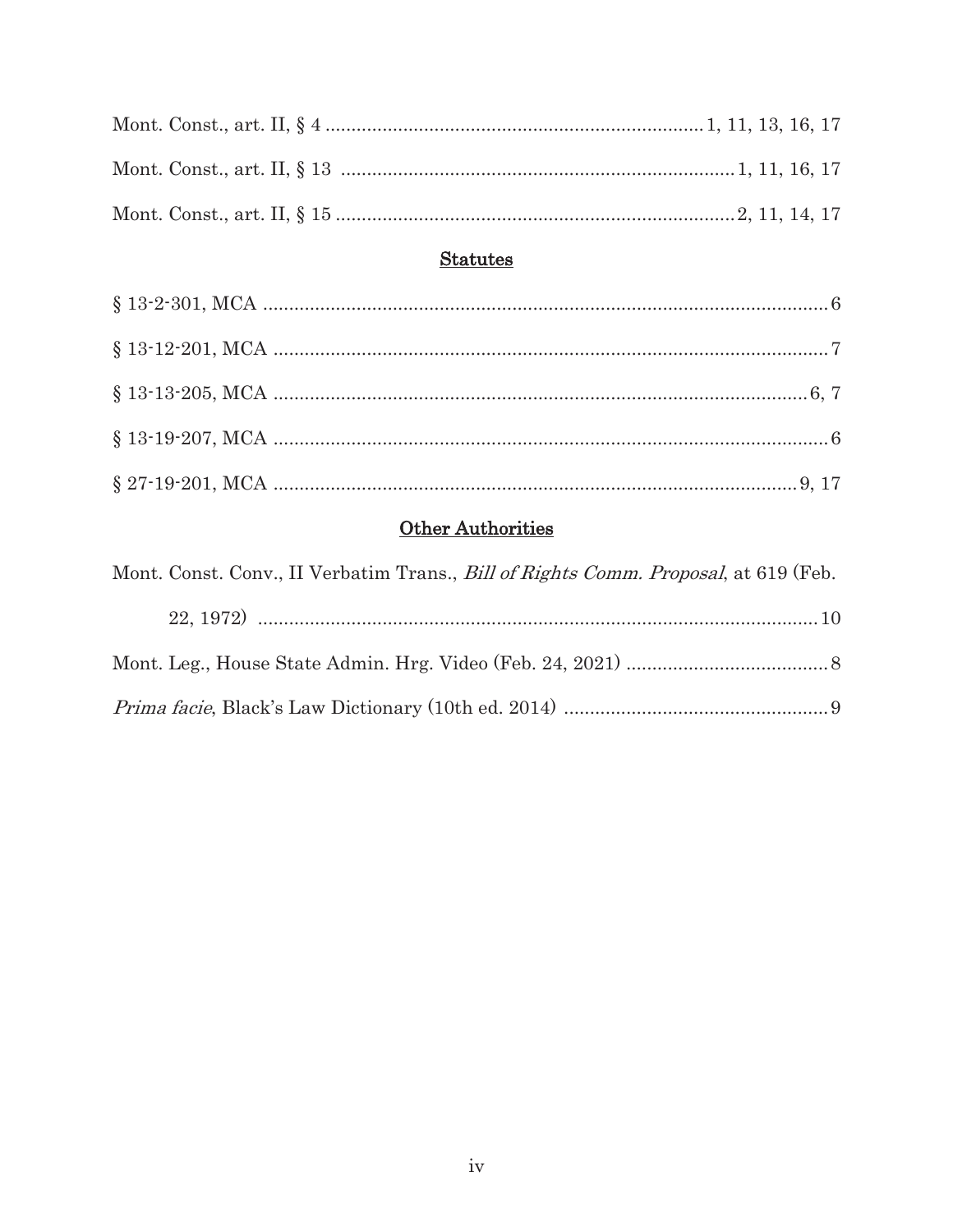## EXHIBIT LIST

| Exhibit A-1 The Student Voter Is Surging. So Are Efforts to Suppress It  |
|--------------------------------------------------------------------------|
|                                                                          |
| Exhibit A-3  State-by State 2020 Youth Voter Turnout: West and Southwest |
|                                                                          |
| Exhibit A-5  Half of Youth Voted in 2020, an 11-Point Increase from 2016 |
|                                                                          |
| Same Day Registration Increases Turnout of Young Voters                  |
|                                                                          |
|                                                                          |
|                                                                          |
|                                                                          |
|                                                                          |
|                                                                          |
|                                                                          |
|                                                                          |
|                                                                          |
|                                                                          |
|                                                                          |
|                                                                          |
|                                                                          |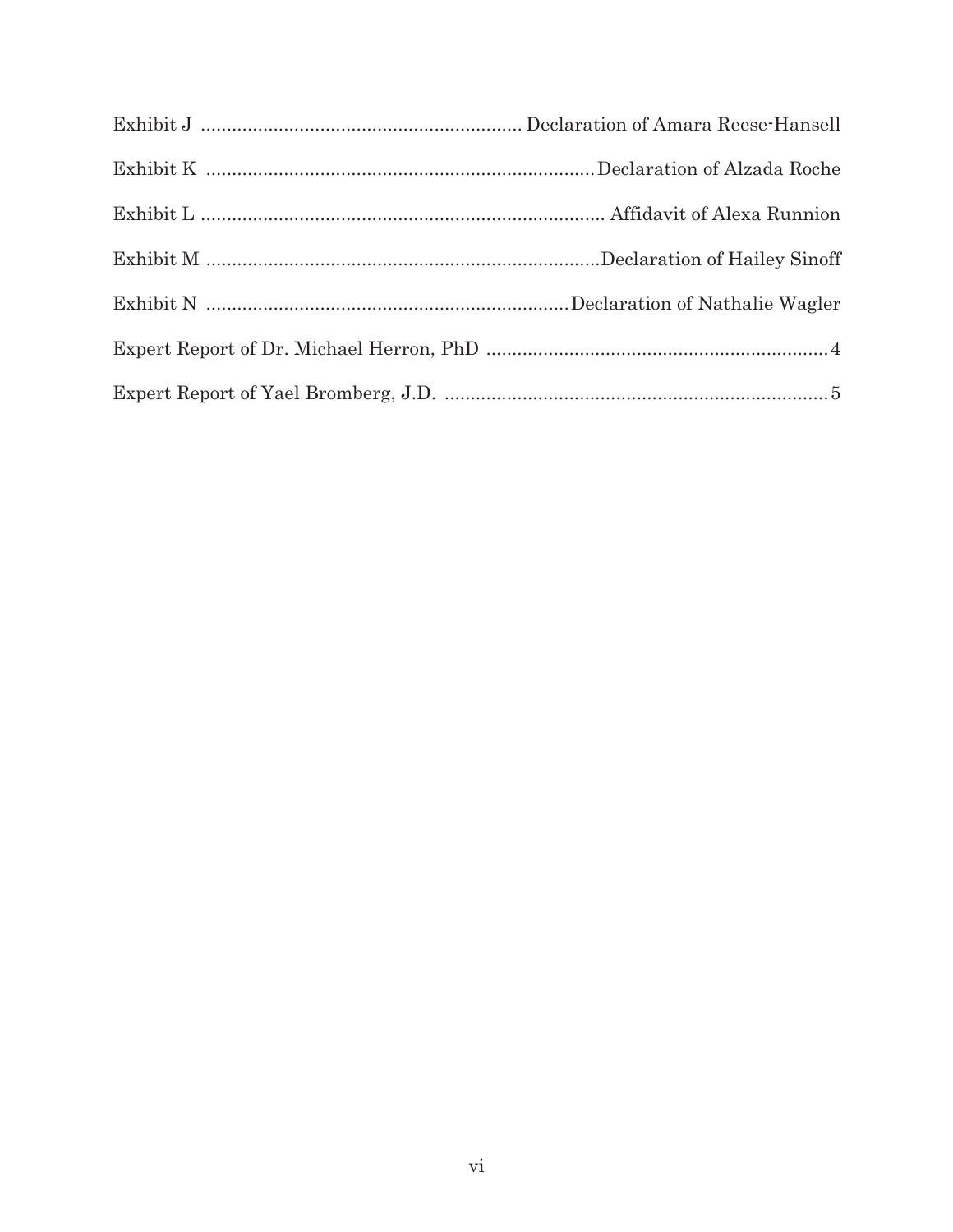#### INTRODUCTION

Plaintiffs Montana Youth Action, Forward Montana Foundation, and Montana Public Interest Research Group ("Youth Plaintiffs"), submit this Brief in Support of their Application for Preliminary Injunction, filed concurrently with the Montana Democratic Party ("MDP") and Western Native Voice ("WNV") plaintiffs' Applications for Preliminary Injunctions and Briefs in Support.

Montana's 2021 legislative session was a wellspring of restrictive laws that unconstitutionally burden young Montanans' right to vote. Three of these laws— House Bill 506 ("HB506"), Senate Bill 169 ("SB169"), and House Bill 176 ("HB176") are the subject of this lawsuit. Separately and together, these laws make it more difficult for everyone in Montana to exercise their constitutional right to vote, but they especially burden young people. The State has no compelling reason for imposing such burdens. To prevent irreparable harm and preserve the status quo for the pendency of this litigation, the Court should issue a preliminary injunction.

Youth Plaintiffs have established a prima facie case and are likely to succeed on the merits of their claims that HB506, SB169, and HB176 are unconstitutional. First, the Montana Constitution guarantees "free and open" elections. All three laws violate that guarantee, because they "interfere to prevent the free exercise of the right of suffrage." Mont. Const., art. II, § 13. Second, the Montana Constitution promises "[n]o person shall be denied the equal protection of the laws." Mont. Const., art. II, § 4. But the restrictions imposed by the challenged laws unquestionably land more heavily on certain classes of people, particularly restricting youth from accessing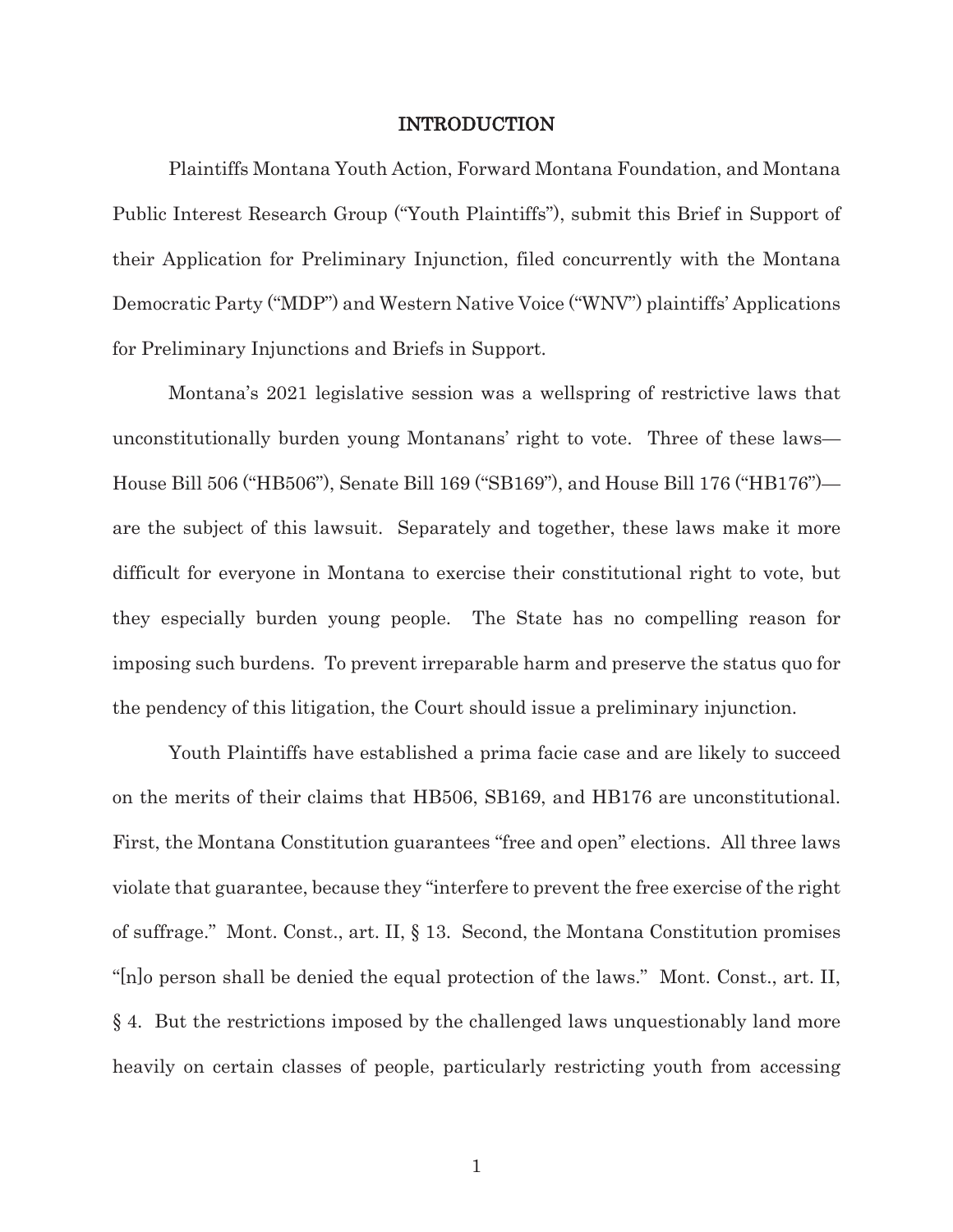their ballots and exercising their right to vote. Third, under the Montana Constitution, all fundamental rights operate with equal force to "persons under 18 years of age . . . unless specifically precluded by laws which enhance the protections of such persons." Mont. Const., art. II, § 15. Instead of enhancing soon-to-be-eligible voters' rights, HB506 openly discriminates against individuals turning 18 in the month before Election Day by preventing them from accessing their ballots at the same time as similarly situated older adults.

It is well established that constitutional violations give rise to irreparable injury. *Driscoll v. Stapleton*, 2020 MT 247,  $\parallel$  15. Youth Plaintiffs have thus also established that if these laws are allowed to take effect, each will cause irreparable injury to Youth Plaintiffs during the impending 2022 primary and general elections, where Montanans will select two United States Representatives. Stated concretely: if implemented, these laws will prevent thousands of Montanans from voting entirely, and a disproportionate number of those Montanans will be youth aged 18 to 29. Their injury will be irreparable.

Youth Plaintiffs are therefore entitled to a preliminary injunction to prevent SB169, HB506, and HB176 from taking effect while this case is litigated. After a hearing, the Court should enter a preliminary injunction.

#### BACKGROUND

Because the Court has consolidated this case with MDP and WNV, plaintiffs across all three cases coordinated their preliminary injunction briefing to promote efficiency. Youth Plaintiffs seek to enjoin HB176 and SB169 for reasons that closely

2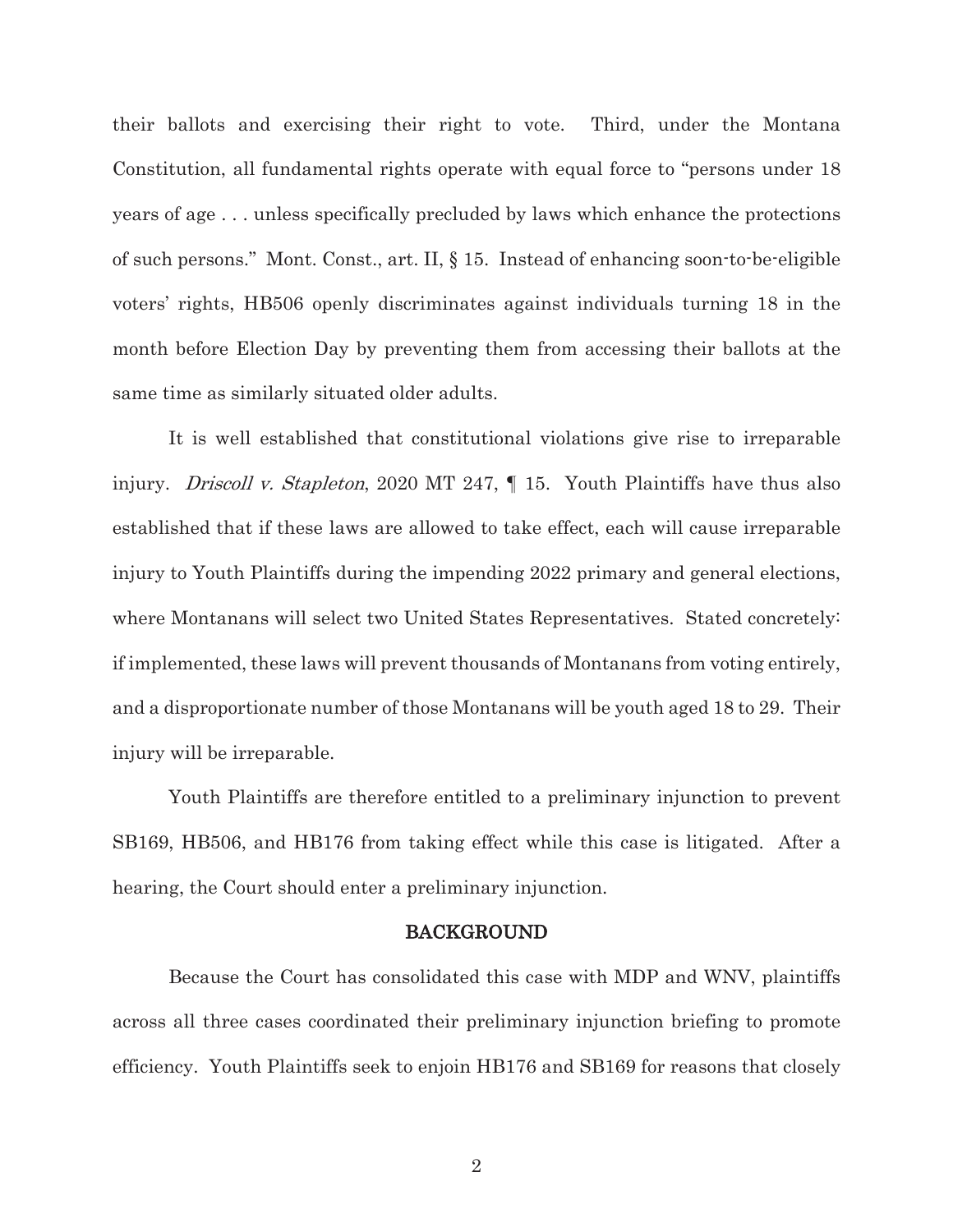align with MDP, and so focus this brief on reasons for enjoining HB506 and for enjoining all three laws due to their cumulatively burdensome effects.

#### I. Over the last decade, youth voter turnout in Montana has boomed.

Since 2014, Montana voters aged 18 to 29 have cast ballots at record-breaking levels, growing the share of young people voting in each major election year. Though consistent with a national trend, see Ex. A-1, Michael Wines, The Student Vote Is Surging. So Are Efforts to Suppress It., N.Y. Times (Oct. 14, 2019), Montana led all states with a 25% increase in the share of youth voting between 2014 and 2018, Ex. A-2, Kianna Gardner, Flathead, Montana see big increase in young voters, Daily Inter Lake (March 13, 2019). Between 2016 and 2020, the portion of young people voting increased from 41% to 56%—a 15-point jump. Ex. A-3, State-by-State 2020 Youth Voter Turnout: West & Southwest, CIRCLE (March 24, 2021).<sup>1</sup>

In 2020, a fifth of all votes cast in Montana were cast by people aged 18 to 29. Ex. A-4, Montana Exit Polls: How Different Groups Voted, N.Y. Times (Nov. 3, 2020).<sup>2</sup>

### II. Facilitative voting laws increase youth turnout; burdensome laws curtail it.

Restrictive voting laws burden young voters more than older populations. Young voters tend to move more often, and to have less well-developed voting habits and less experience voting. As a result, certain burdens that affect all voters to some

<sup>&</sup>lt;sup>1</sup> The Center for Information and Research on Civil Learning & Engagement ("CIRCLE") is a non-partisan, independent research organization focused on youth civic engagement in the United States.

<sup>2</sup> While certainly these increases reflect a modern phenomenon, Montana has a history of prioritizing and uplifting the youth vote. Expert Report of Yael Bromberg, 3–12 (Jan. 14, 2022). Montana was among the first states to adopt the 26th Amendment. Id. at 9. Indeed, Senator Mike Mansfield's support was so integral to its passage that he is considered by many to be the unsung hero of the 26th Amendment. Id. at 8, 19.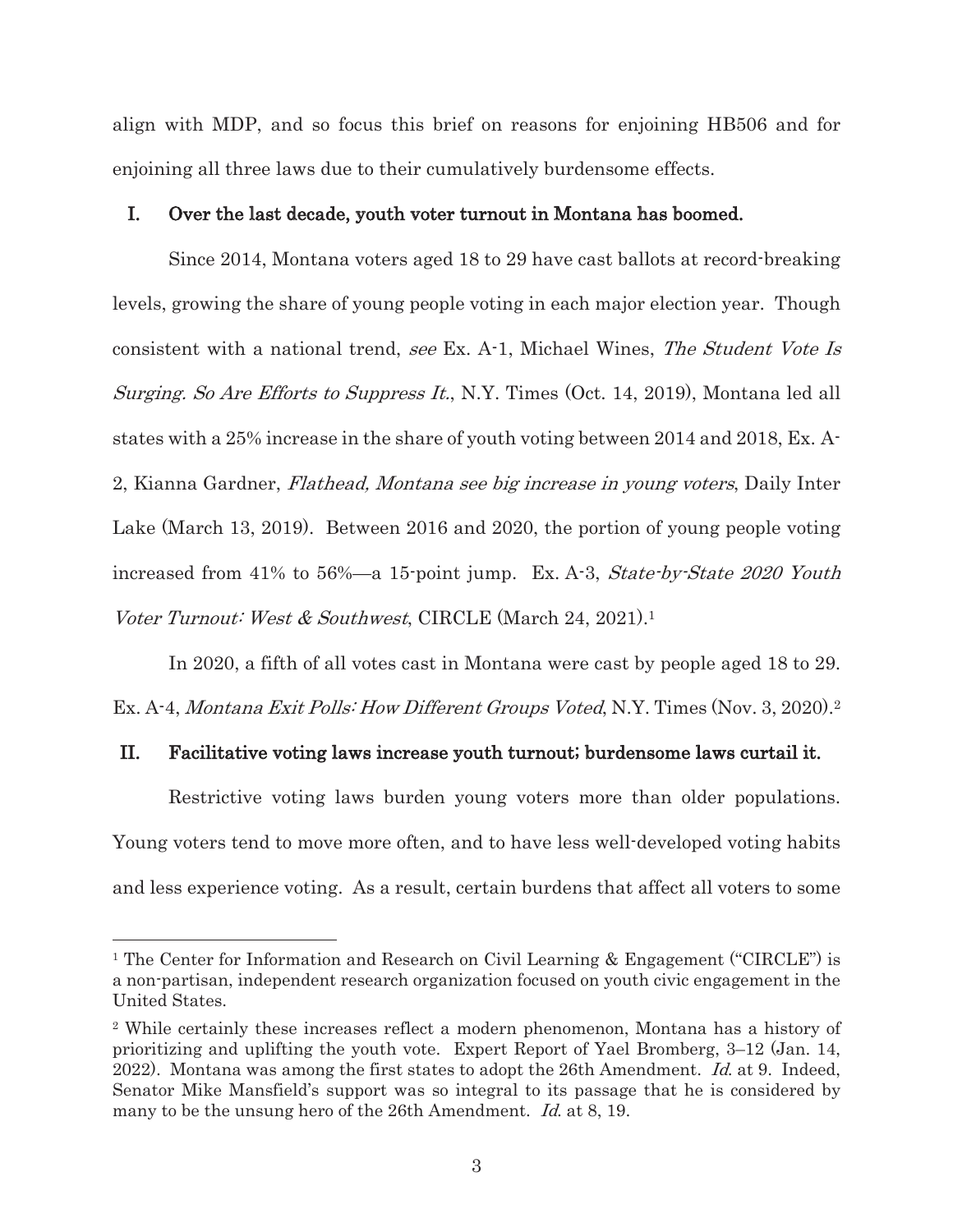extent—including variation in registration requirements, deadlines, and acceptable forms of identification—reduce turnout among young voters more acutely. Ex. A-5, Half of Youth Voted in 2020, An 11-Point Increase from 2016, CIRCLE (April 29, 2021) ("interconnected factors," including whether state voting laws facilitate or burden voting, "shape whether youth electoral participation is high or low"); see also MDP Br. at 4, 8–10.

States with four or more facilitative voting policies in place—policies like election day registration, early voting, no-excuse absentee voting, pre-registration, and others—had, in 2021, a combined youth voter turnout rate about 10% higher than states with fewer than four facilitative voting policies. Ex. A-5, at 4; see also Expert Report of Michael Herron, ¶ 20 ("[I]n states with higher costs of voting, voter turnout is lower, all things being equal."). Young people rely particularly on election day registration. Ex. A-6, Grumbach & Hill, Rock the Registration: Same Day Registration Increases Turnout of Young Voters, The Univ. of Chicago Press J. (Aug. 9, 2020). Among registered voters aged 18 to 29 who did not vote in the 2016 election, 21% cited voter ID issues and 20% cited voter registration issues as the reason why they did not cast a ballot. Ex. A-7, Alberto Medina, *Broadening Youth* Voting: Barriers to Voting Chart, CIRCLE (2021).

The COVID-19 pandemic also made vote-by-mail laws uniquely critical in 2020, when the share of voters nationwide who cast ballots on election day dropped to 28%—down from 60% in 2016. Ex. A-5, at 4. Vote-by-mail policies are strongly linked to youth voting rates: states that automatically mail ballots to voters had the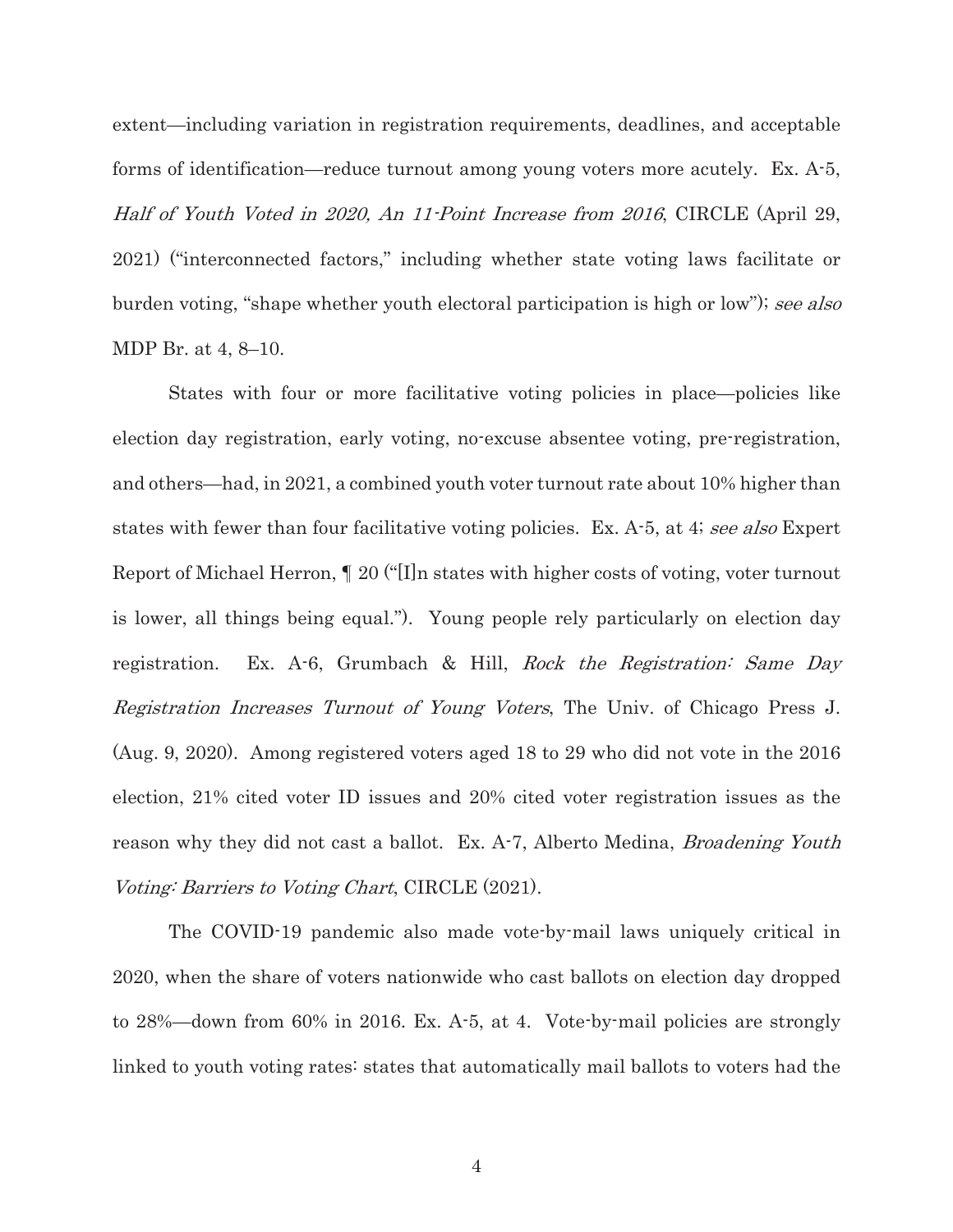highest youth turnout, while states with more restrictive vote-by-mail laws had the lowest. Id. This finding is especially relevant given that HB506 will prevent many newly 18-year-old voters from accessing Montana's no-excuse absentee ballot system.

To make matters worse, first voting experiences predict future voting behavior. Ex. A-8, Perri Klass, What Really Makes Us Vote? It May Be Our Parents, N.Y. Times (Nov. 7, 2016) (summarizing research showing that "voting habits are formed early in life; people who vote three times in a row, in the first three elections for which they are eligible, are more likely to be lifelong voters"). So, laws that impose barriers to the ballot and thereby deter first-time voters have lifelong consequences.

What this research reveals is simple: mixing a cocktail of burdensome voting laws reduces youth turnout.3 Expert Report of Yael Bromberg at 41–42.

#### III. HB506 makes absentee voting an impossibility for some new voters.

Until 2021, election officials could issue ballots at the same time to all registered voters who would be eligible to vote by election day. HB506 prohibits this practice, making it unlawful to issue ballots to registered voters who will be eligible to vote on or before election day, but who are not yet 18 or have not yet lived in their voting precinct for 30 days. Ex. A-9, HB506, §2(2). As a result, HB506 creates significant problems for voters whose vote-eligible date lands in the late registration period, which begins 30 days before election day. Section 13-2-301(a), MCA.

<sup>3</sup> In addition to the laws challenged here, the 2021 legislative session featured House Bill 530, which MDP and WNV challenge, and Senate Bill 319—banning voter registration in residential, athletic, and dining facilities on Montana University System campuses. Senate Bill 319 has already been preliminarily enjoined. Preliminary Inj. Or., Forward Mont. et al. v. Montana et al., Cause No. ADV-2021-611, at 5–6 (Mont. First Jud. Dist. Ct. July 1, 2021).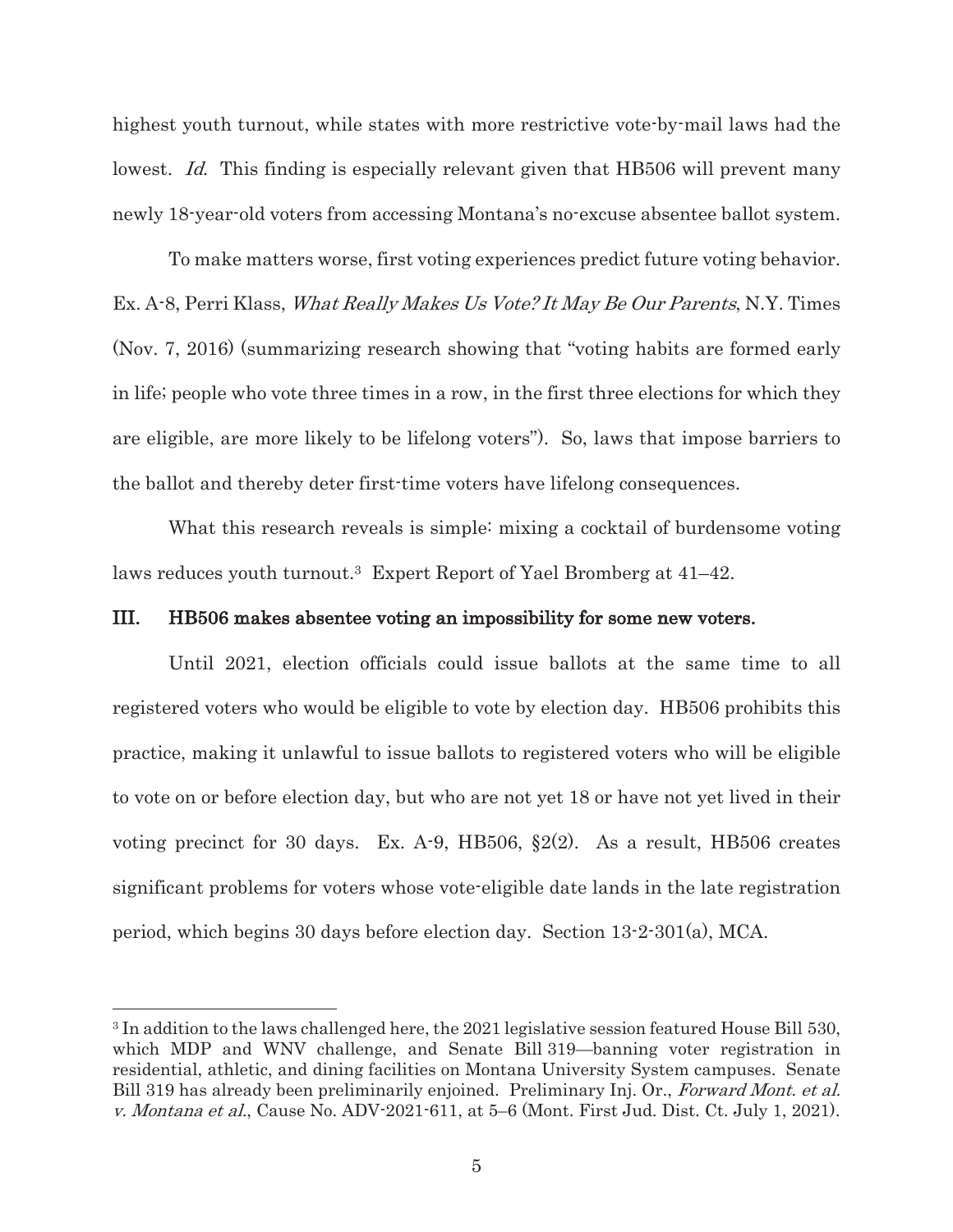Timelines for distributing ballots are set by statute. See §§ 13-19-207; 13-13- 205, MCA. For primary or general elections, absentee ballots must be made available "30 days prior to election day for absentee voting in person," and "25 days prior to election day for mailing ballots to absentee voters." Id.  $\S$  13-13-205(1)(a)(i)–(ii). Federal election ballots "requested by an absent uniformed services or overseas elector ... must be sent ... not later than 45 days in advance of the election." Id. § 13-13-205(2). All ballots must be mailed "on the same day" to active and provisionally registered voters. Id.  $\S$  13-19-207. This translates to elections offices sending tens of thousands of ballots on a single day. See Ex. A-10, Sec'y of State Official Montana Registered Voters by County (accessed May 17, 2021) (showing more than 70,000 registered voters in Flathead County and more than 85,000 registered voters in Gallatin County). Even in years unaffected by COVID-19, most Montanans vote by absentee ballot: in the 2018 general election, more than 73% voted absentee. Herron Report, ¶ 28; see also MDP Br. at 10. And Montanans value and rely on being able to vote absentee. *See, e.g.*, Ex. K, Decl. of Alzada Roche ¶ 6, 13 ("I rely on the absentee ballot system."); Ex. G, Decl. of Scott Lockwood ¶¶ 13–16 ("Mail-in ballots have also been hugely important to me since the start of the COVID-19 pandemic."); Ex. D, Decl. of Audrey Dozier ¶¶ 4 ("Since [turning 18], I have only voted by mail."), 9–10; Ex. F, Aff. of Meghan Lockner ¶¶ 11–12 ("I value being able to vote by mail."); Ex. E, Decl. of Anne Hosefros ¶¶ 11 ("[M]y husband and I genuinely rely on being able to vote by mail."), 12–15.

Election administrators have well-developed systems for managing absentee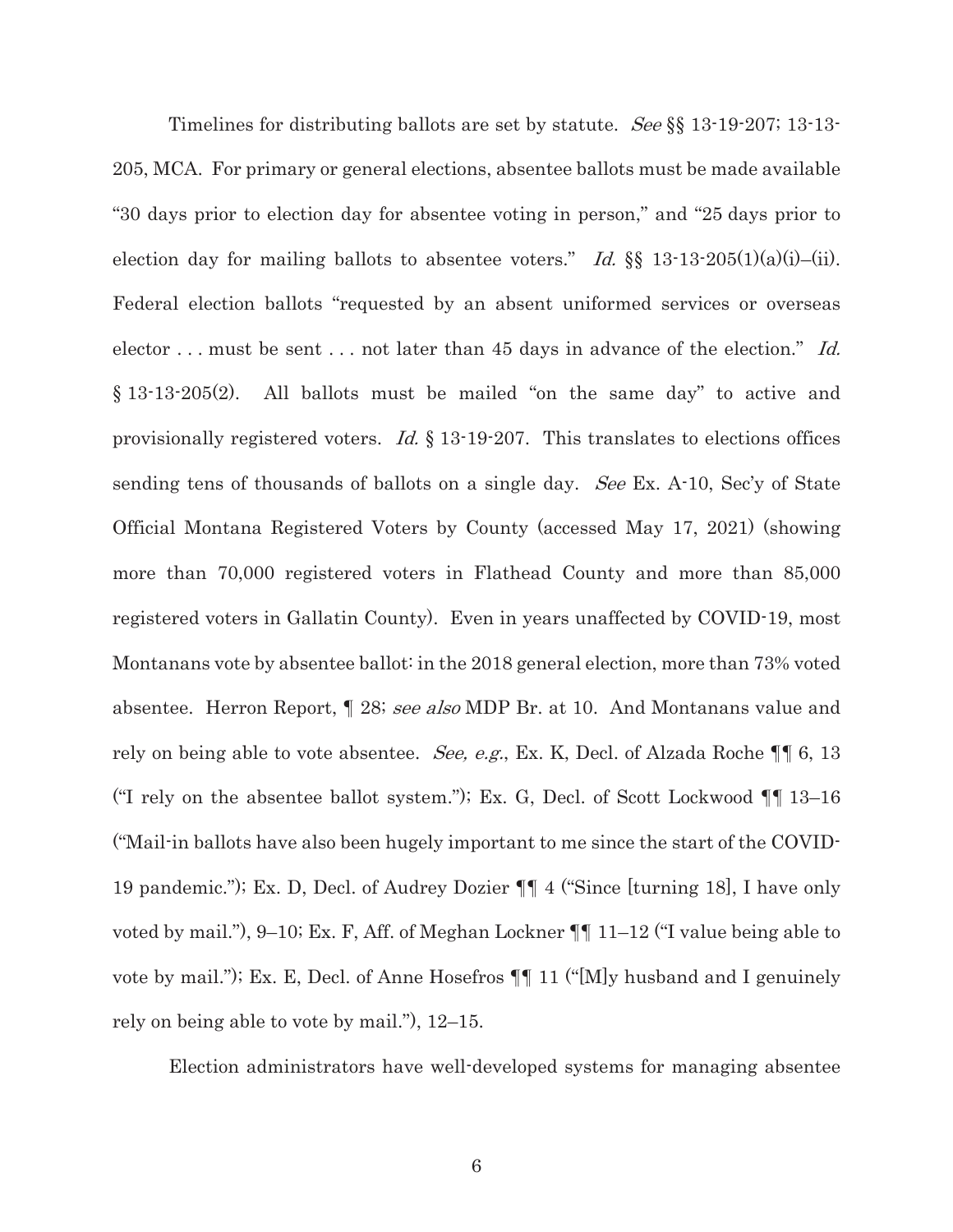ballots. Ballots are certified 75 days before a general election. Id.  $\S$  13-12-201. Election administrators then engage in a series of intricate steps to procure ballots, organize bulk mailings, print and prep ballots and envelopes, before they seal, sort by precinct, and mail ballots. See generally Ex. A-11, Sec'y of State, *Absentee Ballot* Best Practices: Election Administrator Certification Training (updated Jan. 2018).

HB506 alters this complex process for the worse. Before HB506, officials sent ballots to all registered absentee voters at the same time. See §§ 13-13-205(1)(a)(i)-(ii), MCA. Under HB506, officials must identify registered voters who do not yet meet eligibility criteria—before the date when eligibility matters—and must defer mailing the relevant ballots until the pertinent vote-eligible date.

So, HB506 will weigh on hundreds of registered voters with a vote-eligible date in the late registration period who want or need to vote by absentee ballot. Herron Report ¶¶ 50, 57, 60. HB506 needlessly and unduly burdens every voter turning 18 in the two weeks before election day because they will be forced to vote in person even if they register well in advance of the June 2021 primary. Ex. I, Decl. of Isaac Nehring ¶¶ 6–7, 21. For example, with his 18th birthday on June 3, 2022—just four days before the June 7 primary election—Isaac Nehring's ballot cannot be mailed in time for him to be certain to receive it before election day. Id. ¶¶ 7–8; Herron Report ¶¶ 39–41. Nehring has only three days on which he can receive and vote his ballot, one of which is his birthday and final day of high school, and all of which surround his high school graduation and transition to summer obligations. Nehring Decl.  $\P$  15– 19. Nehring would prefer to vote early by absentee ballot. Id.  $\llbracket \cdot \rrbracket$  20, 24.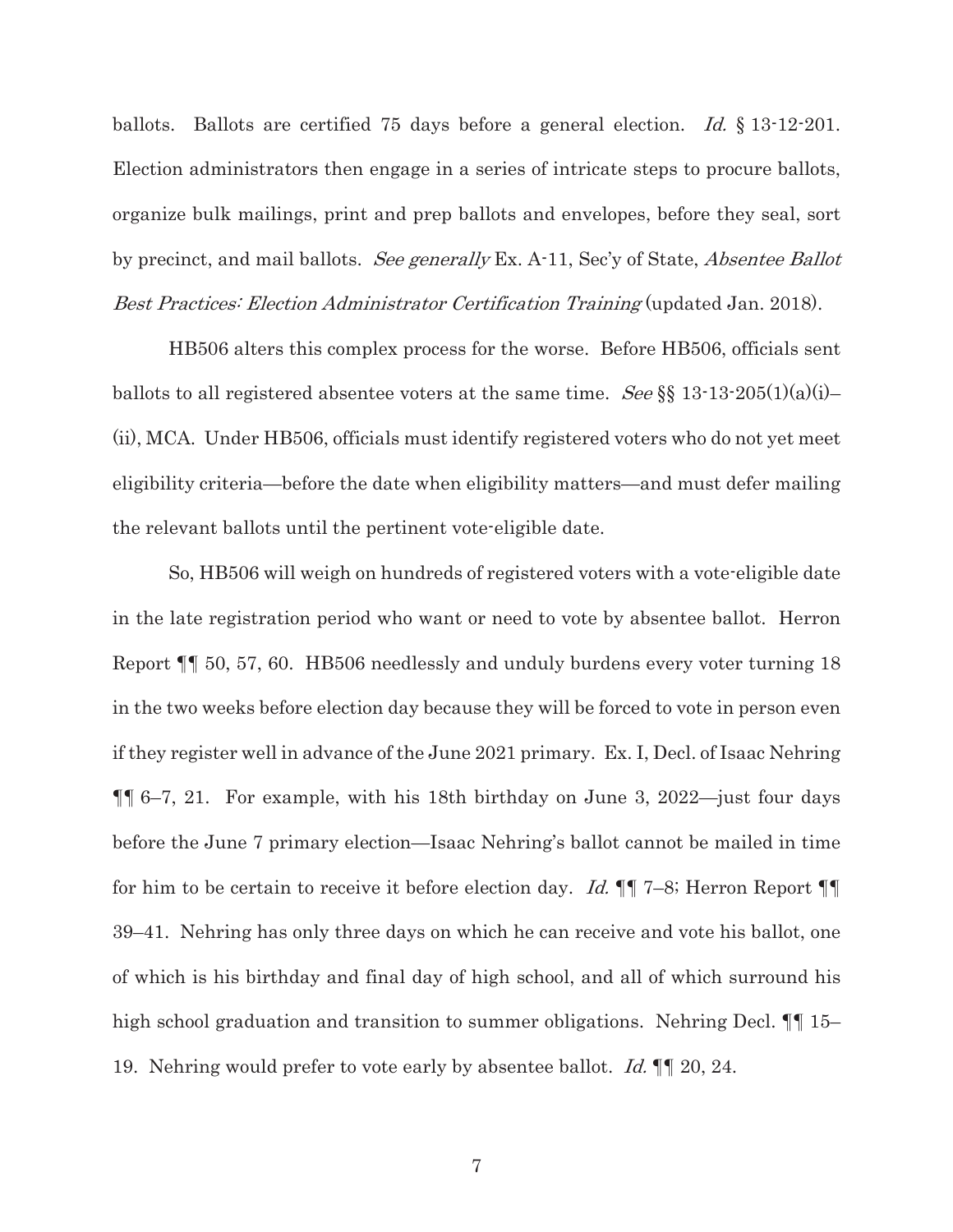Young people like Ali Caudle also show how difficult registering and voting in person can be for high school students. Caudle was not aware that she could register to vote before turning 18. Ex. B, Decl. of Ali Caudle ¶ 4. Confusion about how and when to register is not uncommon among new voters. *Id.*; Ex. L, Aff. of Alexa Runnion ¶¶ 5, 8; Ex. M, Decl. of Hailey Sinoff ¶ 3; Ex. N, Decl. of Nathalie Wagler ¶ 13; Lockwood Decl. ¶¶ 4–6. Only when she attempted to register to vote on her 18th birthday—October 3, 2021—did Caudle realize she would need to register in person. Caudle Decl. ¶¶ 3, 5. But Caudle is in school from 8 am to 3:55 pm, followed by extracurricular commitments, including soccer practice, which last until well after 5 pm on weekdays. Id. ¶ 10. Thus, the Missoula County Elections Office's hours weekdays between 9 am and 5 pm—presented a real challenge. Id.  $\P\P$  9–12. Caudle only managed to register to vote on October 29, the Friday before election day. Id. ¶ 12. Because HB176 eliminated election day registration, that Friday was the last possible day Caudle could register to vote without missing school. Id. ¶ 15.

Bill sponsor Representative Paul Fielder claimed that HB506 clarified prior law without offering evidence that issuing ballots to eligible voters was in fact confusing, administratively burdensome, or at all related to unlawful or fraudulent activities. Mont. Leg., House State Admin. Hrg. Video at 10:27:13 & 10:29:42 (Feb. 24, 2021), available at http://sg001-harmony.sliq.net/00309/Harmony/en/Power Browser/PowerBrowserV2/20170221/-1/42591?agendaId=201039. Quite simply, no reason justifies the passage of HB506, let alone a compelling one.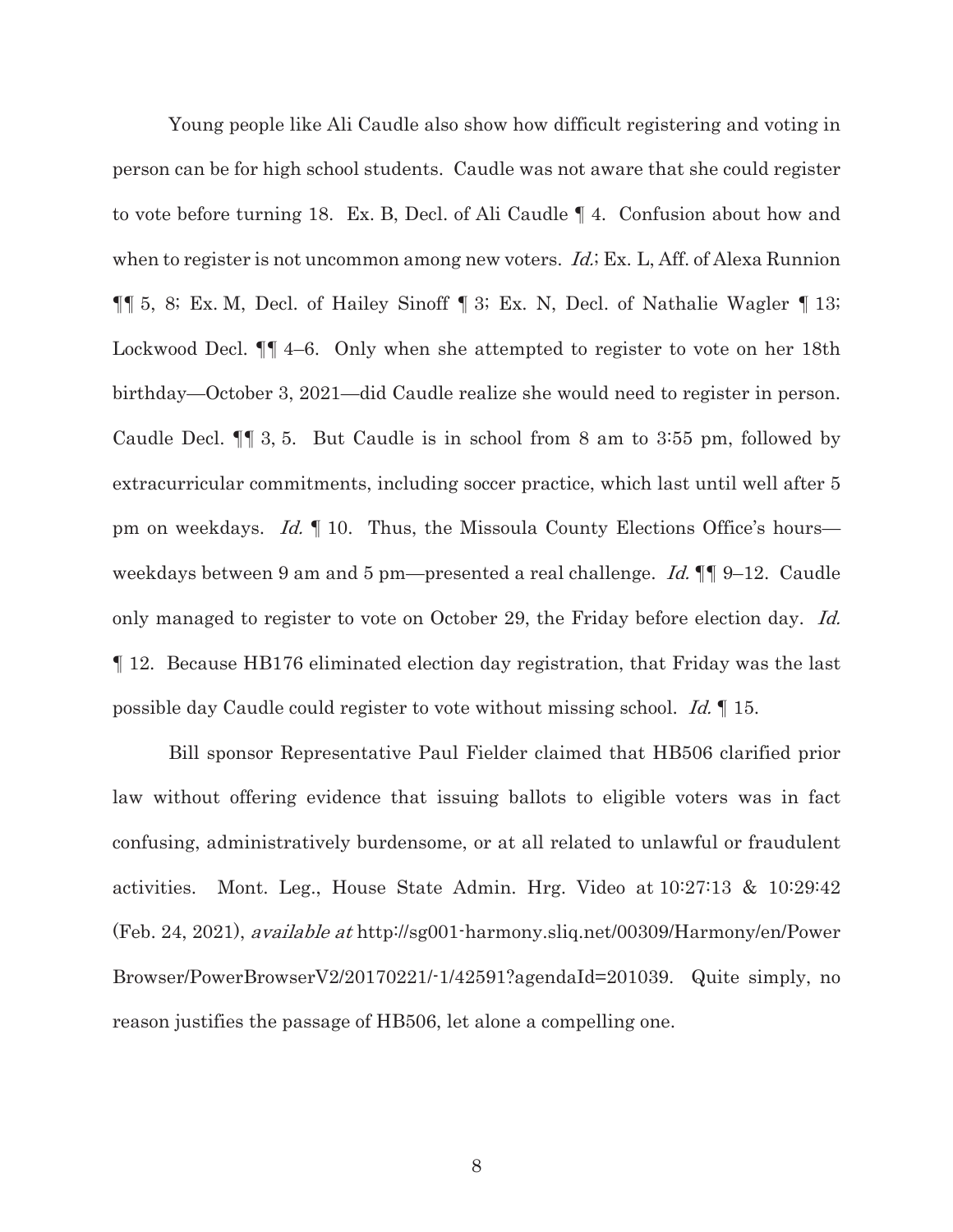#### LEGAL STANDARD

A preliminary injunction is appropriate under § 27-19-201, MCA, on any one of "several enumerated grounds." Weems v. State, 2019 MT 98, ¶ 17. As relevant here, § 27-19-201, MCA, provides that either of the following sets of circumstances will justify issuance of a preliminary injunction:

(1) when it appears that the applicant is entitled to the relief demanded and the relief or any part of the relief consists in restraining the commission or continuance of the act complained of, either for a limited period or perpetually;

(2) when it appears that the commission or continuance of some act during the litigation would produce a great or irreparable injury to the applicant.

 In considering a preliminary injunction motion, "the trial court 'should restrict itself to determining whether the applicant has made a sufficient case to warrant preserving a right in status quo until a trial on the merits can be had.'" Weems, ¶ 18 (quoting Knudson v. McCunn, 271 Mont. 61, 65, 894 P.2d 295, 298 (1995)). The purpose is "to prevent 'further injury or irreparable harm . . . pending an adjudication on the merits.'" Billings v. Cty. Water Dist. of Billings Heights, 935 P.2d 246, 250, 281 Mont. 219, 227 (1997) (quoting Knudson, 894 P.2d at 298). The "status quo" is "the last actual, peaceable, noncontested condition which preceded the pending controversy." Porter v. K & S P'ship, 627 P.2d 836, 839, 192 Mont. 175 (1981).

A sufficient showing requires only "a prima facie case, not entitlement to final judgment." Weems, ¶ 18. "'Prima facie' means literally 'at first sight' or 'on first appearance but subject to further evidence or information.'" Id. (quoting Prima facie,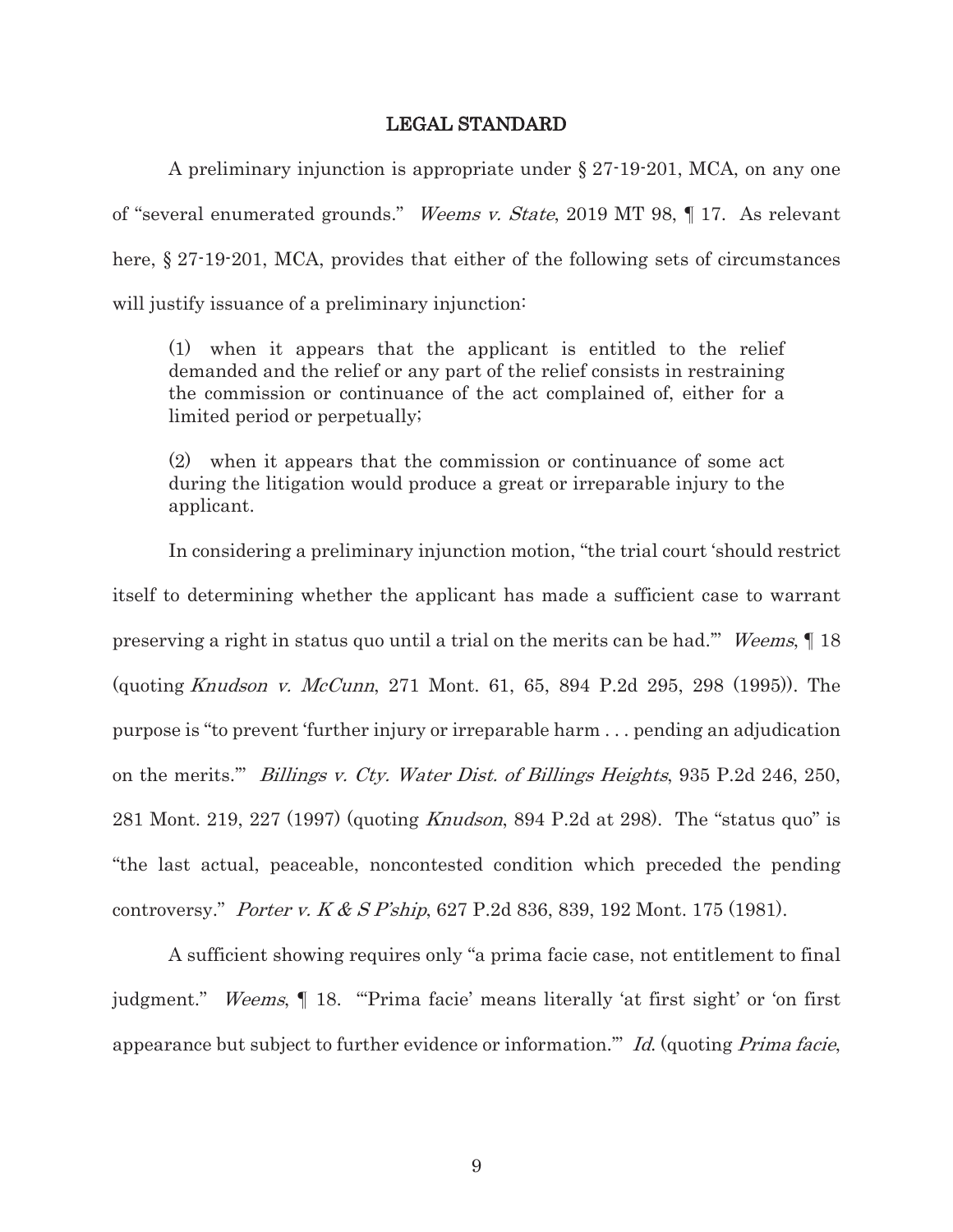Black's Law Dictionary (10th ed. 2014)). Thus, resolving a request for a preliminary injunction does not involve determining "the underlying merits of the case." Id.

The "loss of a constitutional right constitutes irreparable harm for the purpose of determining whether a preliminary injunction should be issued." Mont. Cannabis Indus. Ass'n v. State, 2012 MT 201, ¶ 15 (citing Elrod v. Burns, 427 U.S. 347, 373 (1976)); see City of Billings, 935 P.2d at 251 ("[R]equiring [plaintiff] to prove the statutes unconstitutional beyond a reasonable doubt would be directly at odds with this Court's holdings that a successful applicant for a preliminary injunction need only establish a prima facie case.").

#### ARGUMENT

## I. Youth Plaintiffs have established a prima facie case that HB506, SB169, and HB176 are unconstitutional.

#### A. Constitutional Framework

The Montana Constitution is a modern document drafted to "stand on its own footing and . . . to provide individuals with fundamental rights and protections far broader than those available through the federal system" and meant "to meet the changing circumstances of contemporary life." Dorwart v. Caraway, 2002 MT 240, ¶ 94 (Nelson, J., concurring) (quoting Dahood, Amicus Br.; Mont. Const. Conv., II Verbatim Trans., Bill of Rights Comm. Proposal, at 619 (Feb. 22, 1972)). The firmly democratic principles of popular sovereignty and self-government appear first among Montana's enumerated fundamental rights and underpin the rights that follow. Mont. Const., art. II, §§ 1, 2.

Naturally, the right of suffrage—the tangible embodiment of popular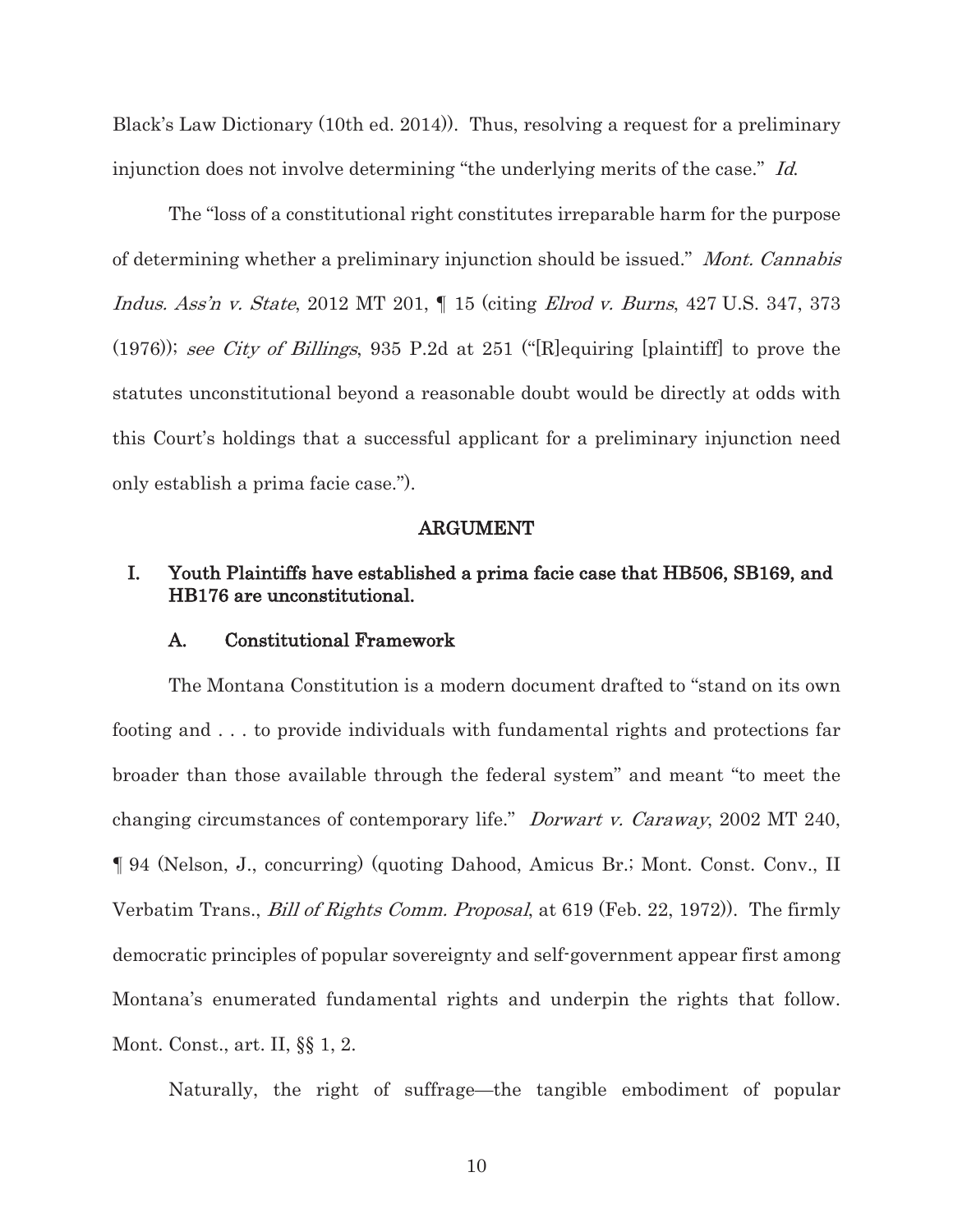sovereignty and self-government—is among the declared rights: "All elections shall be free and open, and no power, civil or military, shall at any time interfere to prevent the free exercise of the right of suffrage." Mont. Const., art. II, § 13. The Declaration of Rights likewise guarantees "equal protection of the laws," Mont. Const., art. II, § 4, and expressly provides that minors' rights include "all fundamental rights of this Article unless specifically precluded by laws which enhance the protection of such persons," Mont. Const., art. II, § 15.

The rights of suffrage and to equal protection are fundamental rights under the Montana Constitution. Kloss v. Edward D. Jones & Co., 2002 MT 129,  $\parallel$  52 ("[R]ights included within this 'Declaration of Rights' are 'fundamental rights.'"). The state may not abridge any fundamental right without a compelling interest. Driscoll v. Stapleton, 2020 MT 247, ¶¶ 18; 40 (strict scrutiny applies to any law that "impermissibly interferes with the exercise of a fundamental right" and, to survive, a statute must be "narrowly tailored to further a compelling government interest").

#### B. HB506 plainly violates three fundamental constitutional rights.

HB506 will burden hundreds of newly 18-year-old voters and will prevent some from voting at all. The bill violates their right to suffrage by limiting their use of the no-fault absentee system, and their right to equal protection by creating an age-based class that is otherwise indistinguishable from older voters, and their rights as minors to the same protections under the Montana Constitution as adults.

Every year, hundreds of people turn 18 in the thirty days before either the primary election or the general election. Take the two most recent election cycles.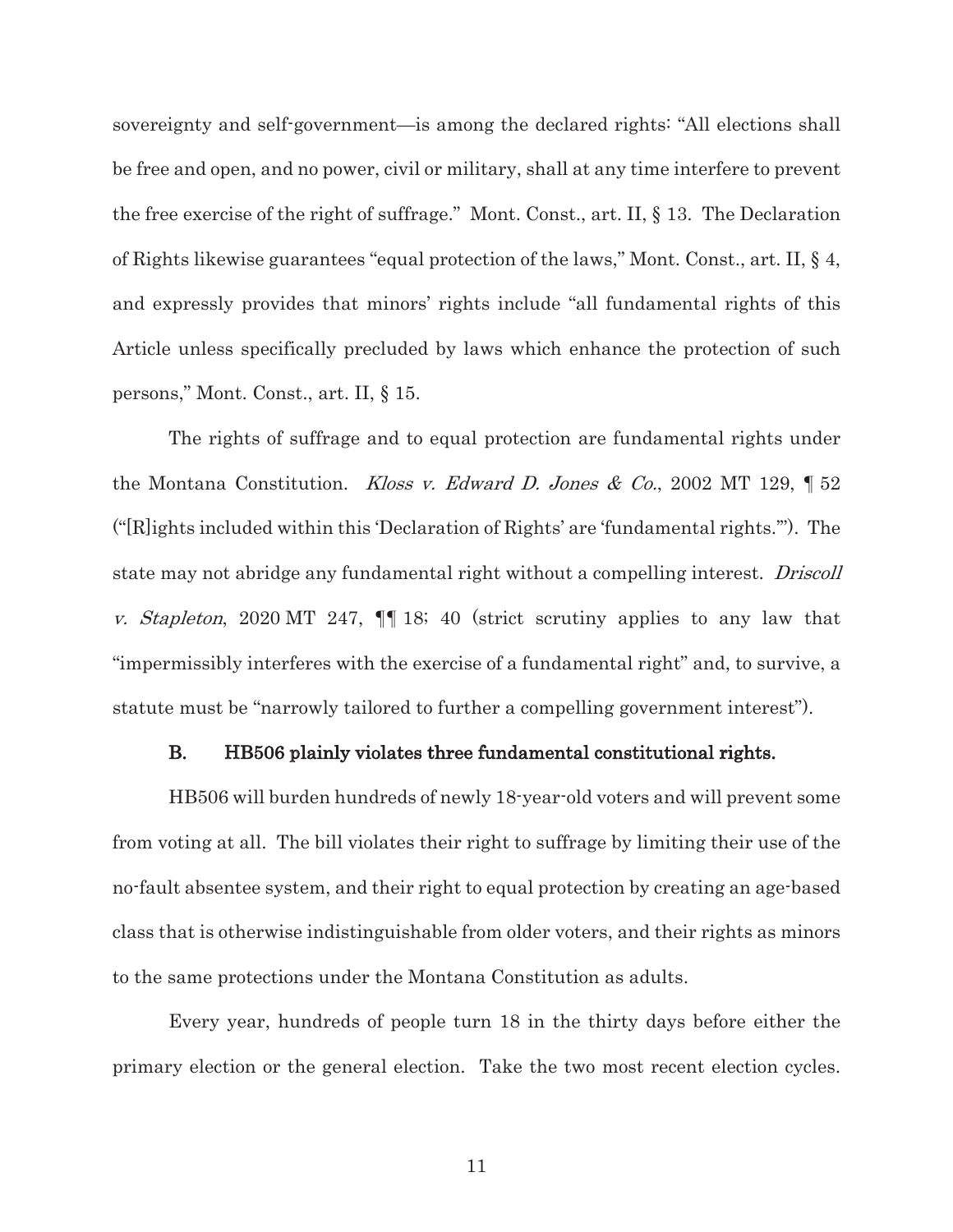In 2018, 655 registered voters turned 18 in the month before either the primary or general elections. Herron Report ¶ 60. Of these new voters, 281 registered voters turned 18 in the two weeks before an election, and 24 turned 18 on the actual primary or general election day itself. Id. Under HB506, these 24 individuals would have had to pre-register to vote before turning 18 and would have had no choice but to vote in person on election day. Id. HB506 would have made it nearly impossible for the other new voters to vote absentee with any assurance that their ballot would arrive in time—just as HB506 will prevent Isaac Nehring from voting absentee in the 2022 primary. Similarly, in 2020, 759 registered voters turned 18 in the month before one of the elections. Id. Of them, 341 of them turned 18 in the two weeks before the two elections and 19 had their 18th birthdays on an election day. Id.

HB506 violates hundreds of newly 18-year-old voters' right to suffrage. Anyone turning 18 in the two weeks before an election who must rely on an absentee ballot for any reason—travel, school out-of-state, illness, injury, disability, a global pandemic, etc.—will be prevented from voting entirely. See Herron Report ¶¶ 3–4; Nehring Decl. ¶¶ 23–24; Caudle Decl. ¶¶ 4, 15. This result, on its own, shows that HB506 violates Youth Plaintiffs' right to vote because it burdens some people right out of voting. See, e.g., Driscoll, ¶ 23 (concluding the district court did not err in finding evidence to support a preliminary injunction where the law disproportionately burdened Native American voters' right to vote).

But HB506 also unconstitutionally restricts the right to suffrage of anyone who turns 18 in the late registration period because it effectively requires them to vote in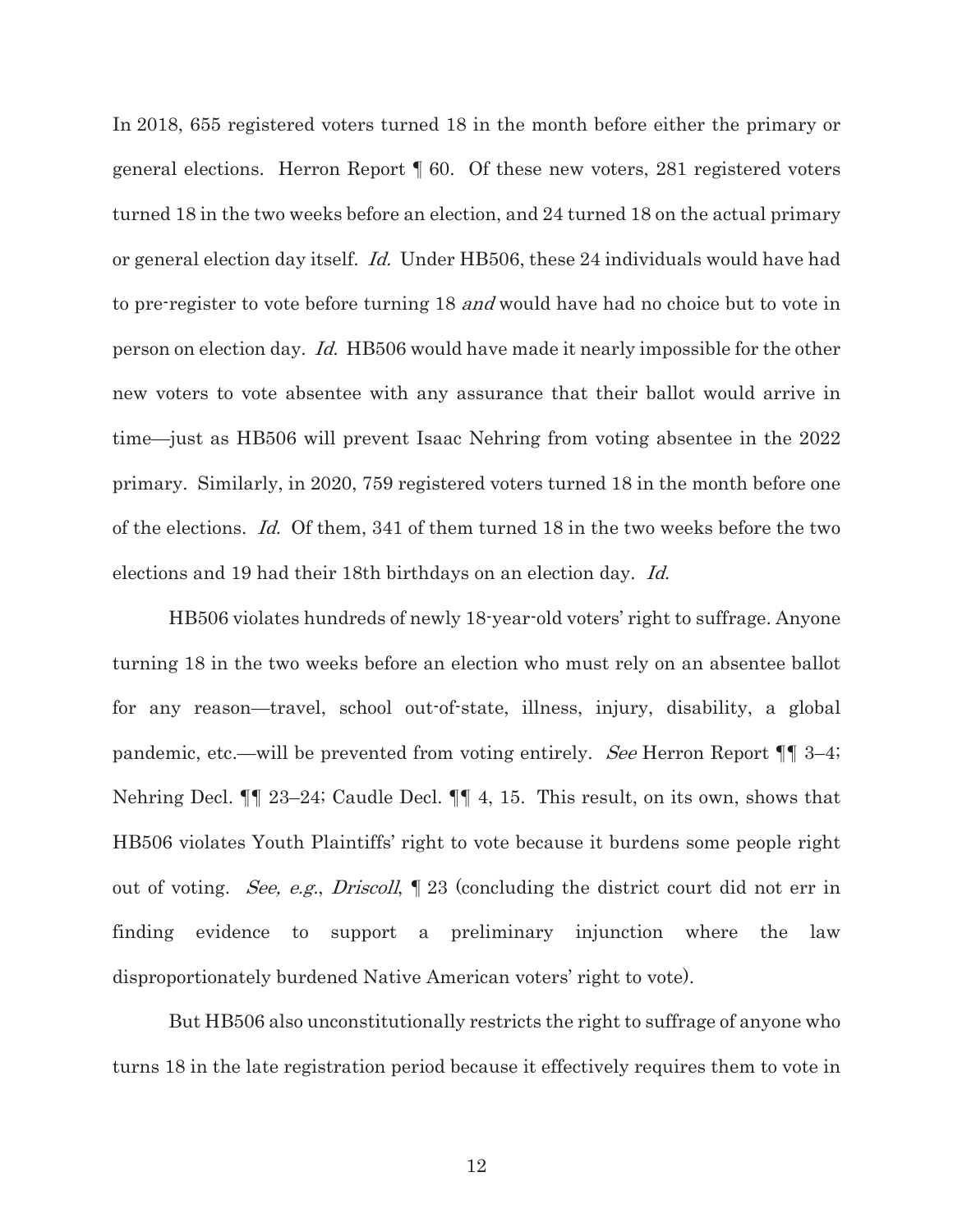person and so denies them the right to vote absentee that all other Montanans enjoy. See Big Spring v. Jore, 2005 MT 64,  $\parallel$  18 ("The right to vote is protected in more than the initial allocation of the franchise. Equal protection applies as well to the manner of its exercise.") (quoting *Bush v. Gore*, 531 U.S. 98, 104–05 (2000)).

HB506 also unnecessarily complicates voting for anyone who turns 18 during the late registration period. Typically, election officials issue ballots directly to individuals who register to vote in person during the late registration period. See Caudle Decl. ¶ 13. But HB506 would require some young voters to make two trips to access their ballots. If, a person like Declarant Nehring—with a birthday within two weeks of or on election day—goes to register in person before turning 18, he may register, but he cannot receive his ballot.

These unnecessary complications are even worse for a voter who turns 18 on election day, as HB506 and HB176 interact to require this new voter—unlike any other eligible voter—to register to vote before election day and also to vote in person on election day. Bromberg Report at 41; see also Herron Report ¶¶ 11–12 (explaining the "calculus of voting"). Even if she registers to vote 30 days before the election and requests an absentee ballot, she simply will not receive her ballot in the mail because officials cannot send it to her until she has actually turned 18, on election day. And if she registers during the late registration period, she will be required—again, unlike any other eligible voter—to appear in person twice.

Next, HB506 violates Youth Plaintiffs' right to equal protection under the Montana Constitution, which states that "[n]o person shall be denied the equal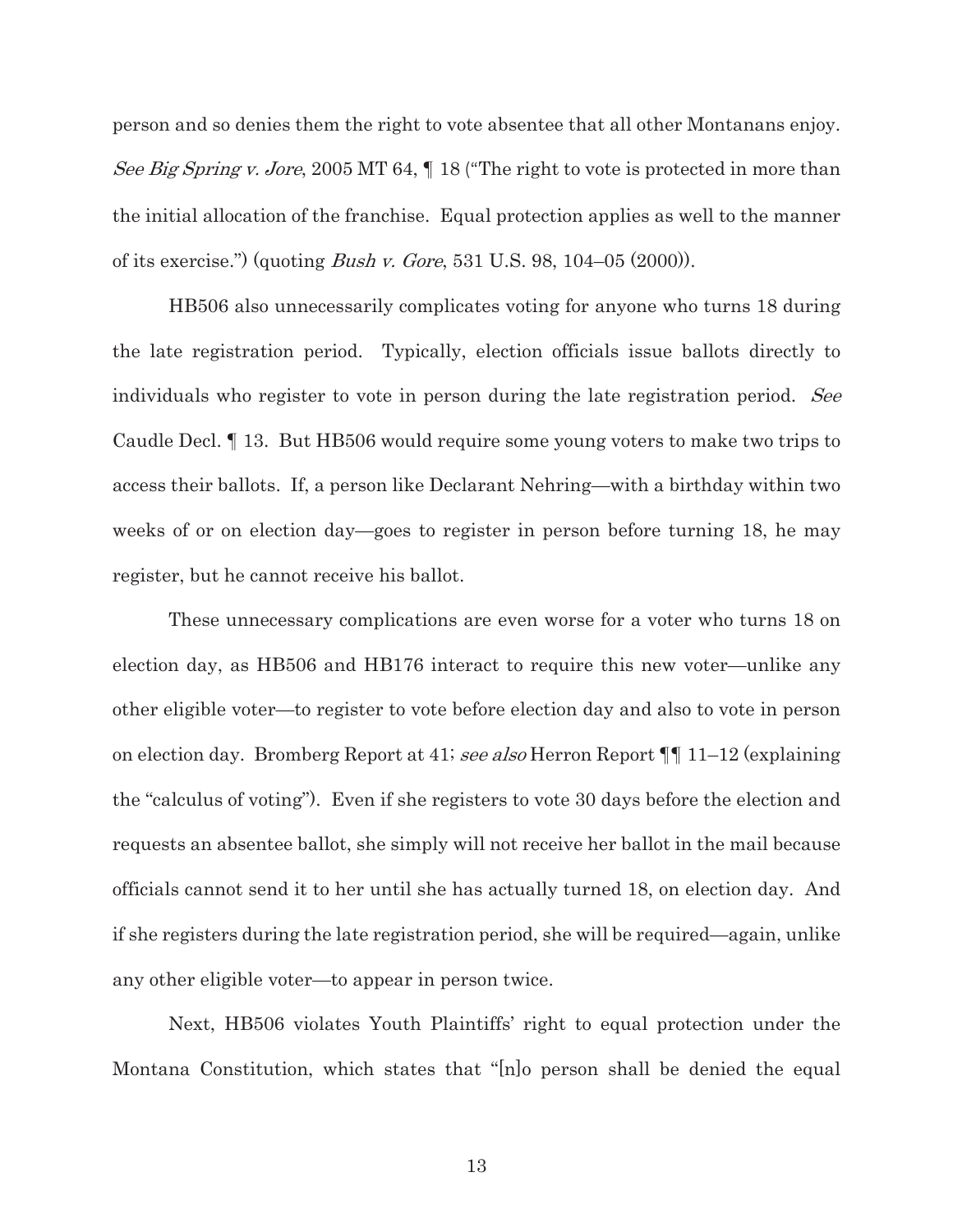protection of the laws." Mont. Const. art. II, § 4. HB506's differential treatment of similarly situated voters serves no compelling state interest.

That is, for no reason other than her age, a Montanan who turns 18 during the late registration period will face significant burdens and restrictions on the fundamental right to suffrage that Montana voters who turn 18 earlier will not face. Ultimately, the closer a voter's birthday lands to election day, the greater the burden voting will impose on them. See Herron Report ¶¶ 11–21 (describing the calculus of voting and the interaction between associated benefits and costs).

HB506 treats similarly situated individuals—those who will be eligible to vote on election day—in a different manner based solely on the point at which they turn 18 during the election cycle. This violates Youth Plaintiffs' right to equal protection under the Montana Constitution. See Snetsinger v. Mont. Univ. Sys., 2004 MT 390, ¶ 15 ("[T]he law must treat similarly situated individuals in a similar manner.").

Finally, as Youth Plaintiffs are denied the advantages of the same voting procedures enjoyed by their adult counterparts, including absentee voting, HB506 violates their rights as minors by unconstitutionally burdening a minor's right to exercise the same rights as adults. Mont. Const., art. II, § 15; Bromberg Report at 15. See Matter of S.L.M., 287 Mont. 23, 35, 951 P.2d 1365 (Mont. 1997) ("[I]f the legislature seeks to carve exceptions to this guarantee, it must not only show a compelling state interest but must show that the exception is designed to enhance the rights of minors."). Denying these advantages is not an enhancement of the rights of minors, and it does not protect them. See id.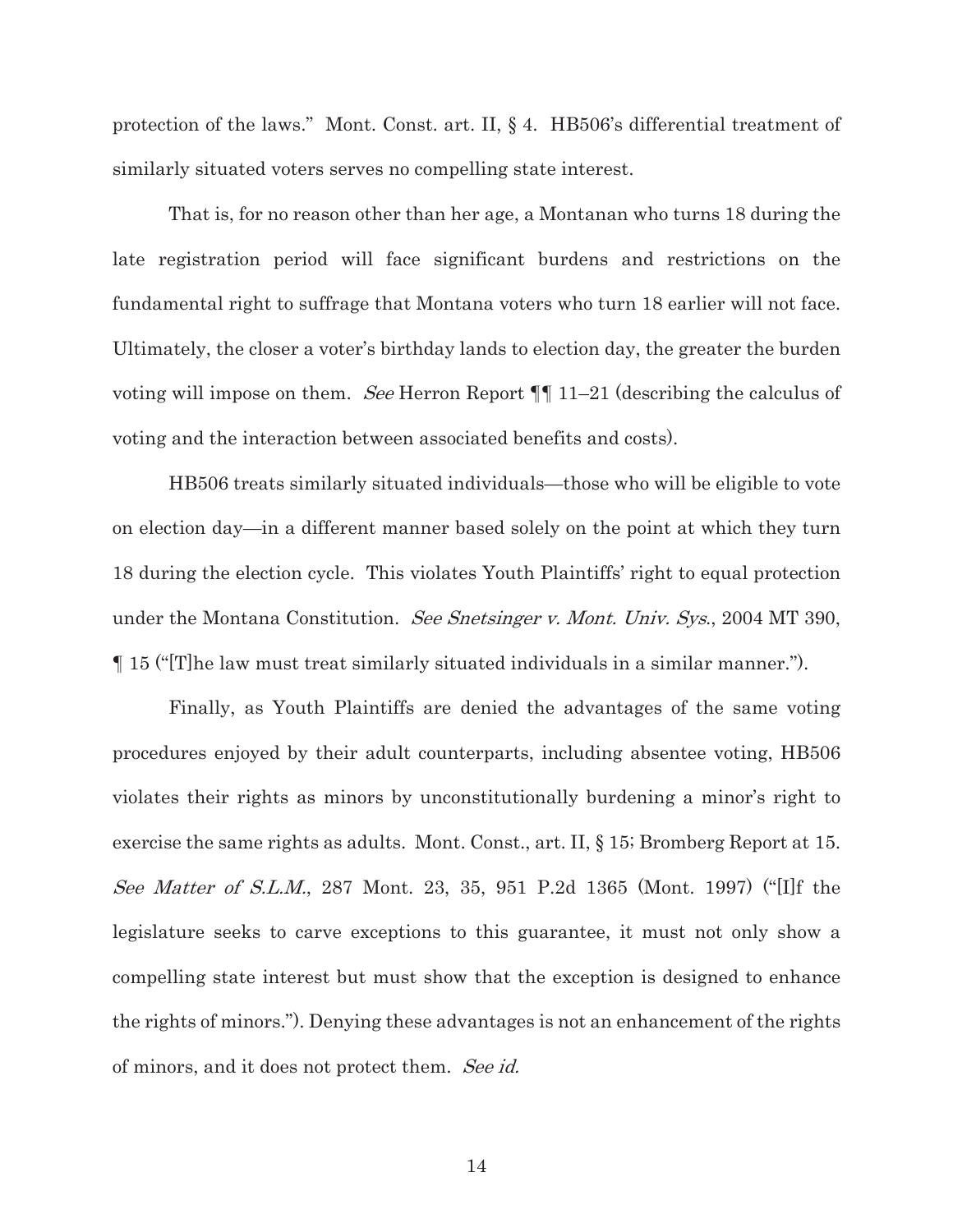Accordingly, Youth Plaintiffs have established a prima facie case that HB506 is unconstitutional and are therefore entitled to a preliminary injunction to prevent HB506 from taking effect while this matter is pending.

#### C. Together, all three laws unconstitutionally burden the youth vote.

While HB506, HB176, and SB169 each separately violate Youth Plaintiffs' rights under the Montana Constitution, see supra at 11–14; MDP Br. at 17, 18, together these laws especially target and disproportionately curtail young Montanans' right to vote.

When applying the Montana Constitution's equal protection provision, "[s]trict scrutiny applies if a suspect class or fundamental right is affected." Snetsinger,  $\llbracket 17;$ cf. Finke v. State ex rel. McGrath, 2003 MT 48, ¶ 15 ("[B]ecause voting rights cases involve a fundamental political right, the [U.S.] Supreme Court generally evaluates state legislation . . . regulating voter qualifications under the strict scrutiny standard."). Here, all three laws burden the youth's right to vote. See Snetsinger, ¶ 16 ("A law or policy that contains an apparently neutral classification may violate equal protection if 'in reality it constitutes a device designed to impose different burdens on different classes of persons.'") (quoting State v. Spina, 1999 MT 133, ¶ 85) (cleaned up). While each law standing alone has negative consequences for youth voter turnout, supra 11–14; MDP Br. at 4, 17, the interactive effect of the three laws is exponentially worse, Bromberg Report at 41–42. Young voters who are trying to navigate voting for the first time won't receive an absentee ballot if their 18th birthday falls in the week before election day (HB506), can't register to vote on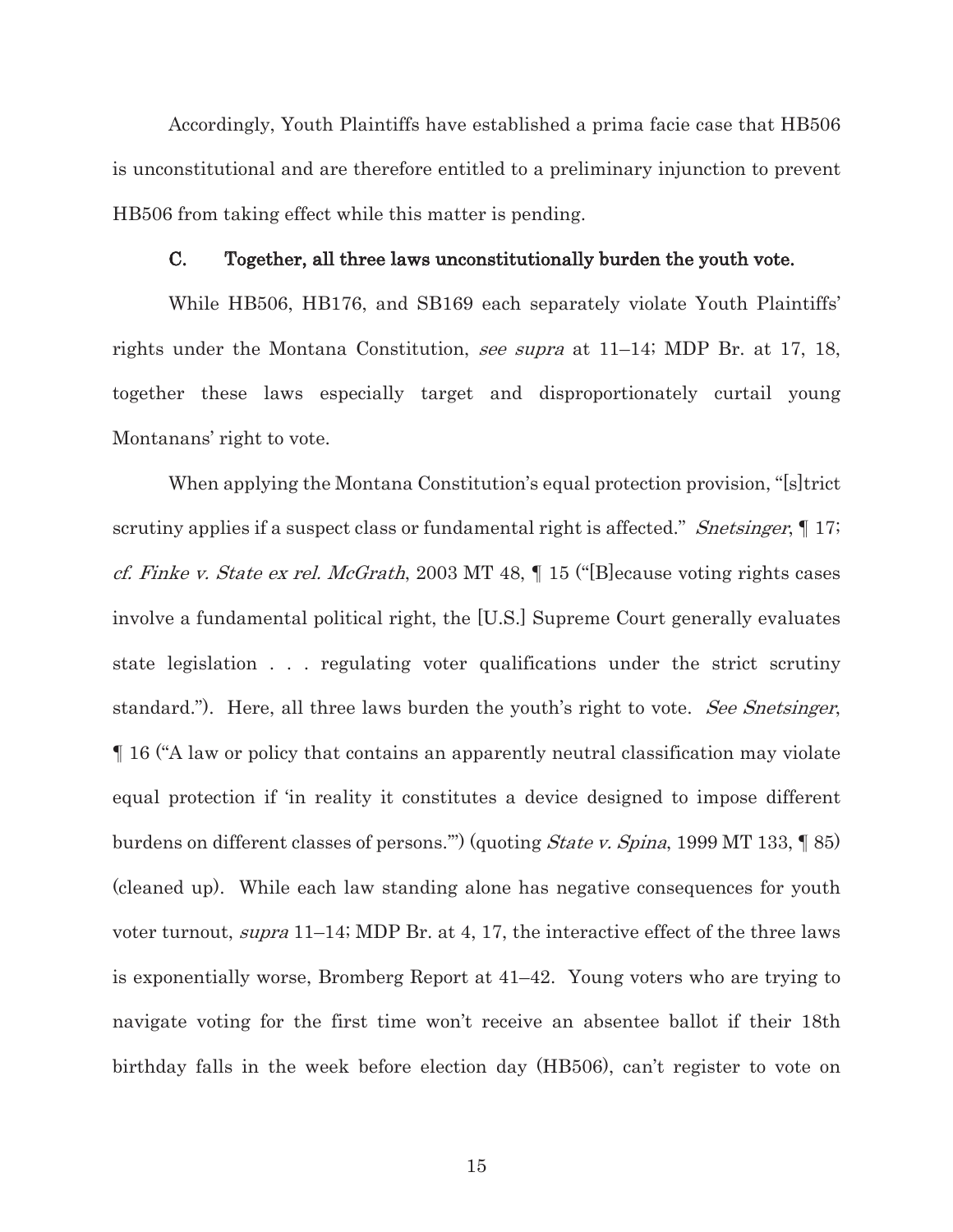election day (HB176), can't update their registration on election day unless they've remained in the same precinct (HB176), even though young people are the likeliest demographic to move frequently, see, e.g., Roche Decl. ¶ 8 ("In the last six years, I have had about eight different residential addresses."); Decl. of Amara Reese-Hansell ¶¶ 7–8, 16; MDP Br. at 4, and can no longer rely on the most readily accessible form of ID (SB169). Any one of these burdens could trip up young voters, but all three together create a web. Bromberg Report at 41–44; see also Ex. A-5, at 4.

Youth Plaintiffs have thus established a prima facie case that HB176, SB169, and HB506 together violate the Montana Constitution's right to vote and right to equal protection under law, Mont. Const., art. II, §§ 4, 13. Accordingly, the Court should issue a preliminary injunction.

### II. Plaintiffs have shown that these laws will cause irreparable harm if applied in the 2022 primary election.

A preliminary injunction is intended "to prevent 'further injury or irreparable harm by preserving the status quo of the subject in controversy pending an adjudication on the merits." *City of Billings*, 281 Mont. at 226, 935 P.2d at 250 (quoting Knudsen, 894 P.2d at 297–98). The status quo is "the last actual, peaceable noncontested condition which preceded the pending controversy." Weems, ¶ 26. Here, preserving the status quo means reinstating Montana's voting rules and procedures as they stood prior to the passage of the restrictive laws at issue in this case. See Driscoll, 2020 MT 247, ¶¶ 23–28 (affirming preliminary injunction of changes created by new voting laws in controversy, but reversing injunction of ballot deadline that had been in effect for at least 20 years).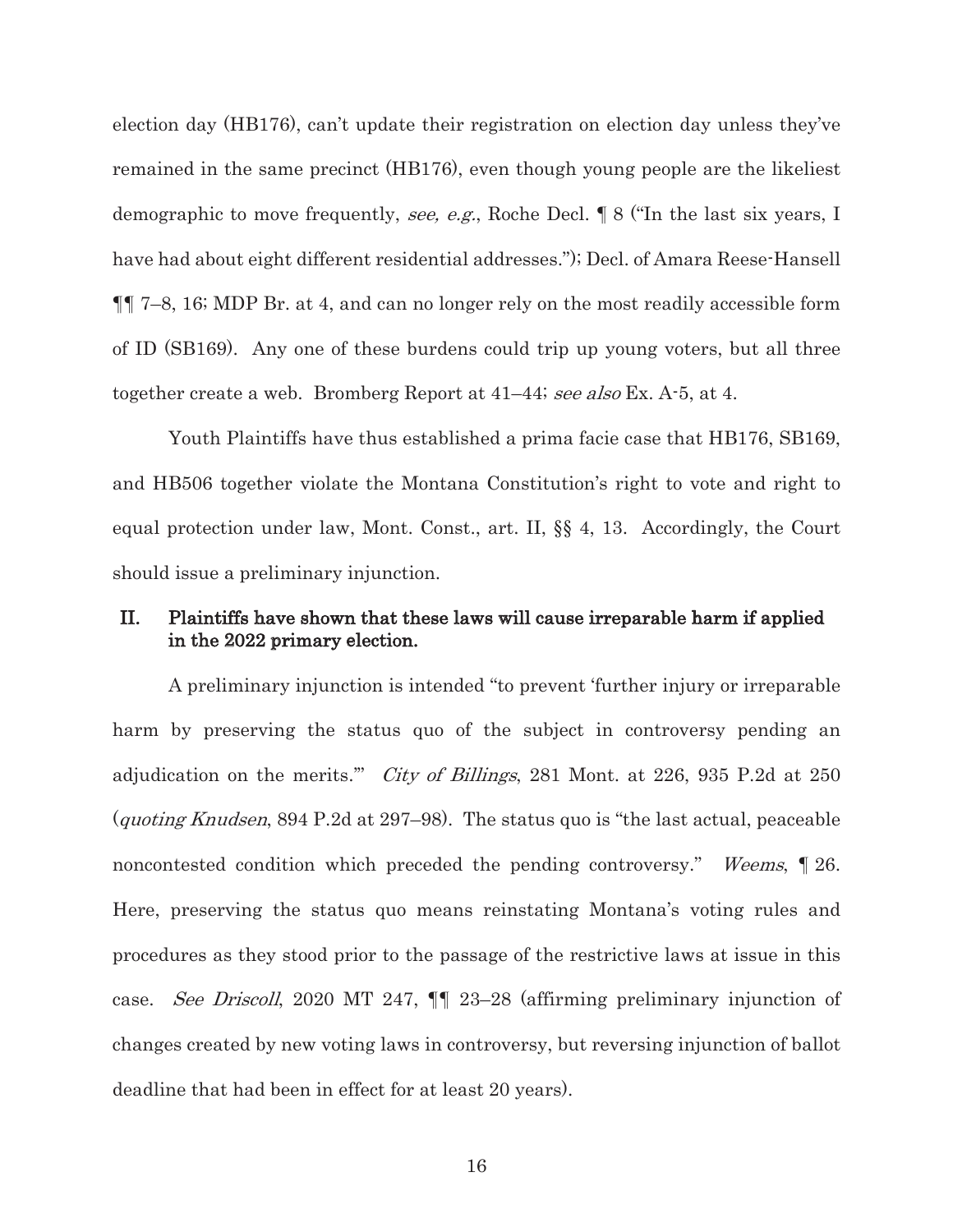While statutes enjoy a presumption of constitutionality, where plaintiffs are able to make "a prima facie showing [they] will suffer a harm or injury—'whether under the 'great or irreparable injury' standard of subsection (2), or the lesser degree of harm implied within the other subsections of § 27-19-201, MCA," they are entitled to a preliminary injunction. *Driscoll*,  $\parallel$  15–16.

HB506 gives rise to a constitutional harm under Article II, Sections 4, 13, and 15 of the Montana Constitution. When the injury alleged at the time of a motion for preliminary injunction is a constitutional violation, it "unquestionably constitutes irreparable injury." Elrod, 427 U.S. at 373. Ongoing constitutional violations produce injuries that "cannot effectively be remedied by a legal judgment." City of Billings, 281 Mont. at 231, 935 P.2d at 253. The evidence suggests that upwards of 763 new voters, see Herron Report ¶ 60, may be irreparably injured by the increased confusion and difficulty in voting that HB506 creates, Nehring Decl. ¶¶ 20–22; see also Reese-Hansell Decl. ¶¶ 19, 24. That injury is concrete and irreparable—Nehring and others like him should not be treated differently because of their age and the timing of their birthdays. See Mont. Const. art. II, §§ 4, 13, 15.

What is more, some will be deterred from voting. Nehring Decl.  $\llbracket 23$ ; Ex. A-7, at 10. Even if the number of young people actually deterred from voting were just 10% of registered voters with a vote-eligible date in the 30 days before the June 2022 primary election, it would mean that HB506 will stop as many as three dozen 18 year-olds from voting. See Herron Report ¶¶ 58, 60. This presents a grievous harm. Denial of the right to cast a timely ballot cannot be undone. And such denial has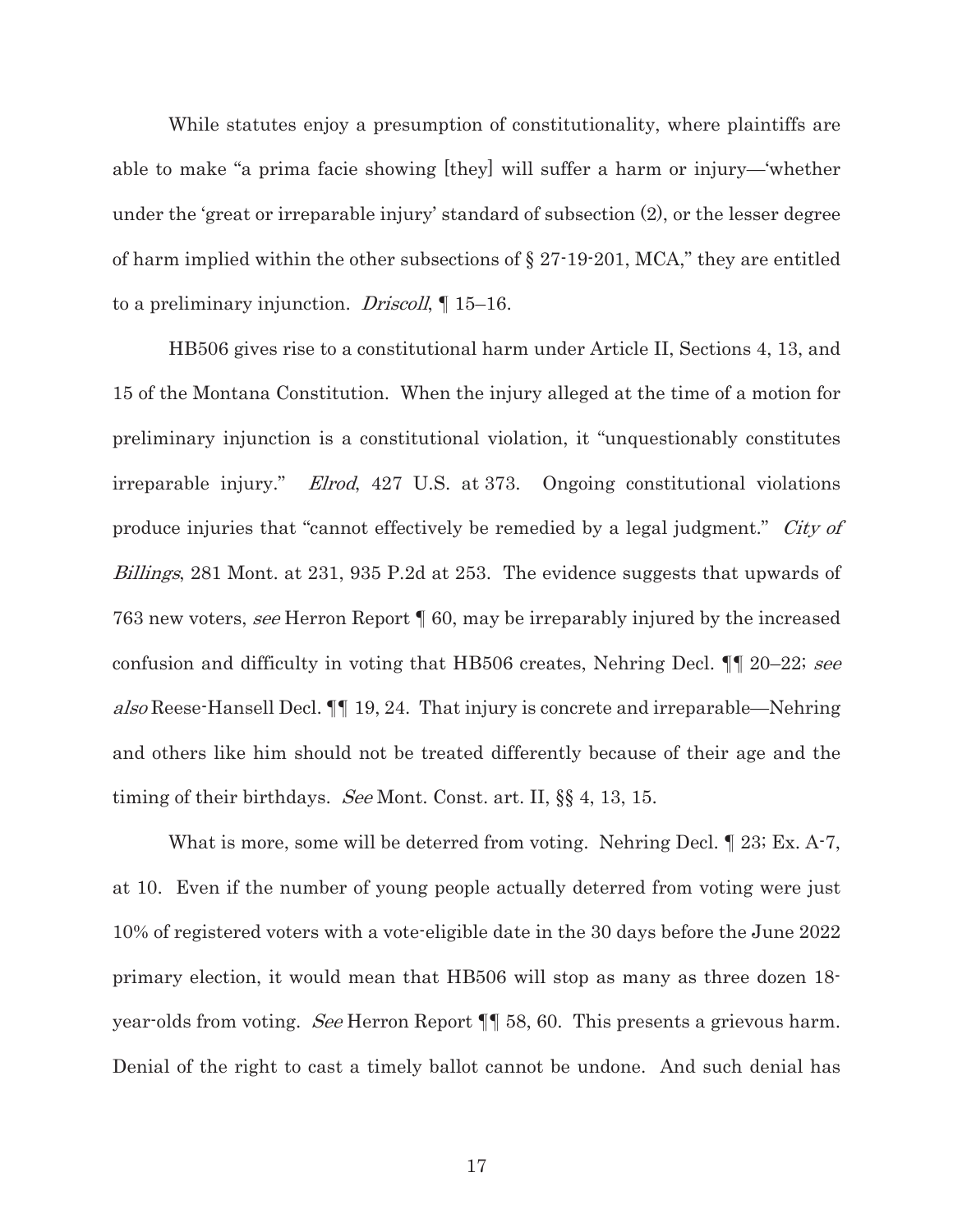potential long-term consequences for the young people it restricts from voting. See Bromberg Report at 15; Ex. A-8, at 2.

Youth Plaintiffs have established a prima facie case that absent a preliminary injunction enjoining HB506, they will suffer irreparable harm. They have likewise established a prima facie case that HB176, SB169, and HB506 together violate Youth Plaintiff's rights to suffrage and equal protection and so must all be preliminarily enjoined because their cumulative effect will cause irreparable injury.

### **CONCLUSION**

For the reasons set forth above, Youth Plaintiffs respectfully request that, following the hearing set for March 10, 2022, this Court grant Youth Plaintiffs' application and enter a preliminary injunction.

Respectfully submitted this 12th day of January, 2022.

Kyle

Rylee Sommers-Flanagan Upper Seven Law

Ryan Aikin Aikin Law Office, PLLC

Attorneys for Plaintiffs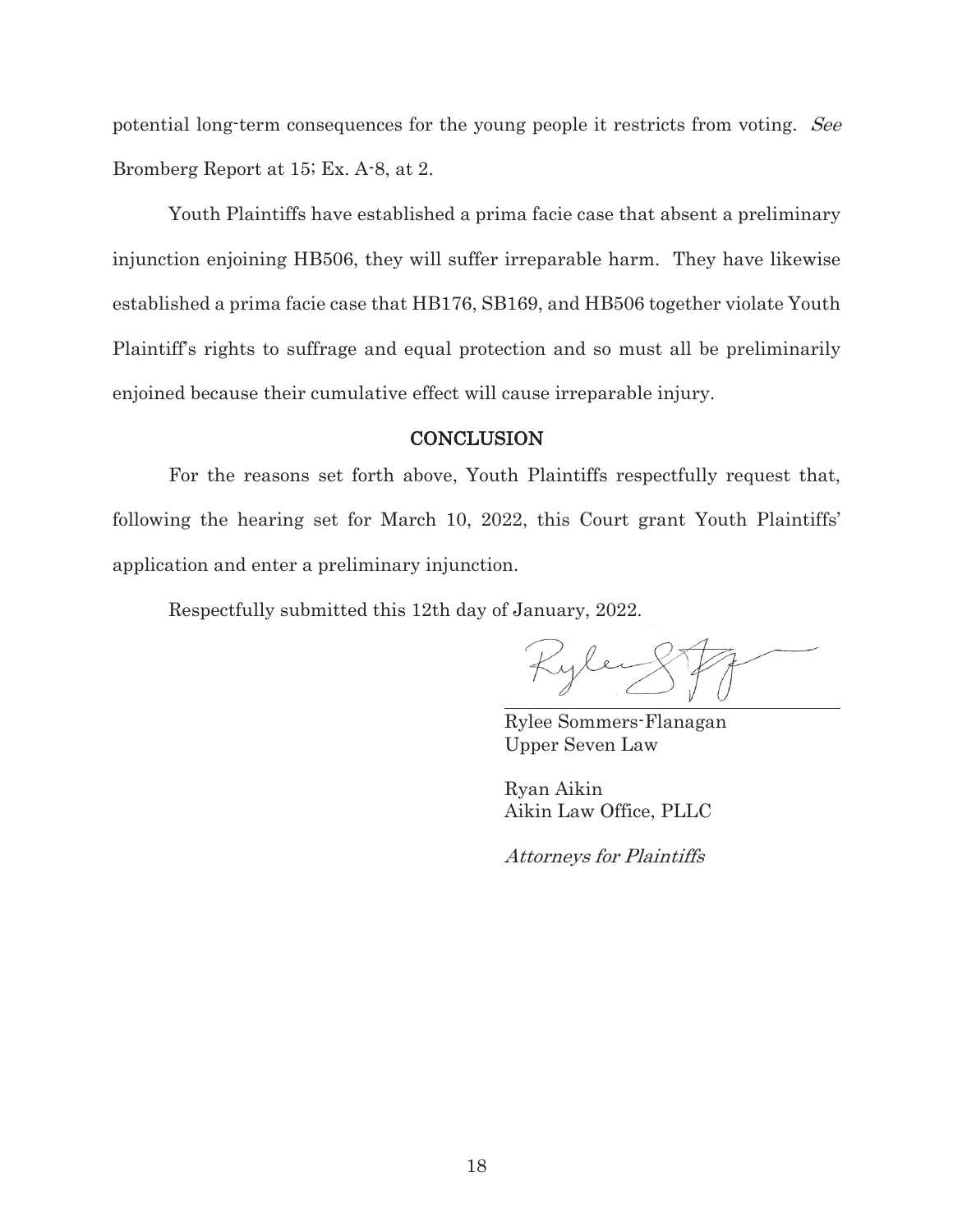#### CERTIFICATE OF SERVICE

 I HEREBY CERTIFY that the above was duly served upon the following on the 12th day of January, 2022, by email.

David M.S. Dewhirst Office of the Attorney General Justice Building, Third Floor 215 North Sanders Street P.O. Box 201401 Helena, MT 59620-1401 david.Dewhirst@mt.gov

Austin Marcus James Office of the Secretary of State Montana Capitol Building, Room 260 P.O. Box 202801 Helena, MT 59620-2801 austin.james@mt.gov

Dale Schowengerdt Ian McIntosh Crowley Fleck, PLLP 900 North Last Chance Gulch, Suite 200 Helena, MT 59601 P.O. Box 797 Helena, MT 59624-0797 DSchowengerdt@crowleyfleck.com imcintosh@crowleyfleck.com

> /s/ Rylee Sommers-Flanagan Upper Seven Law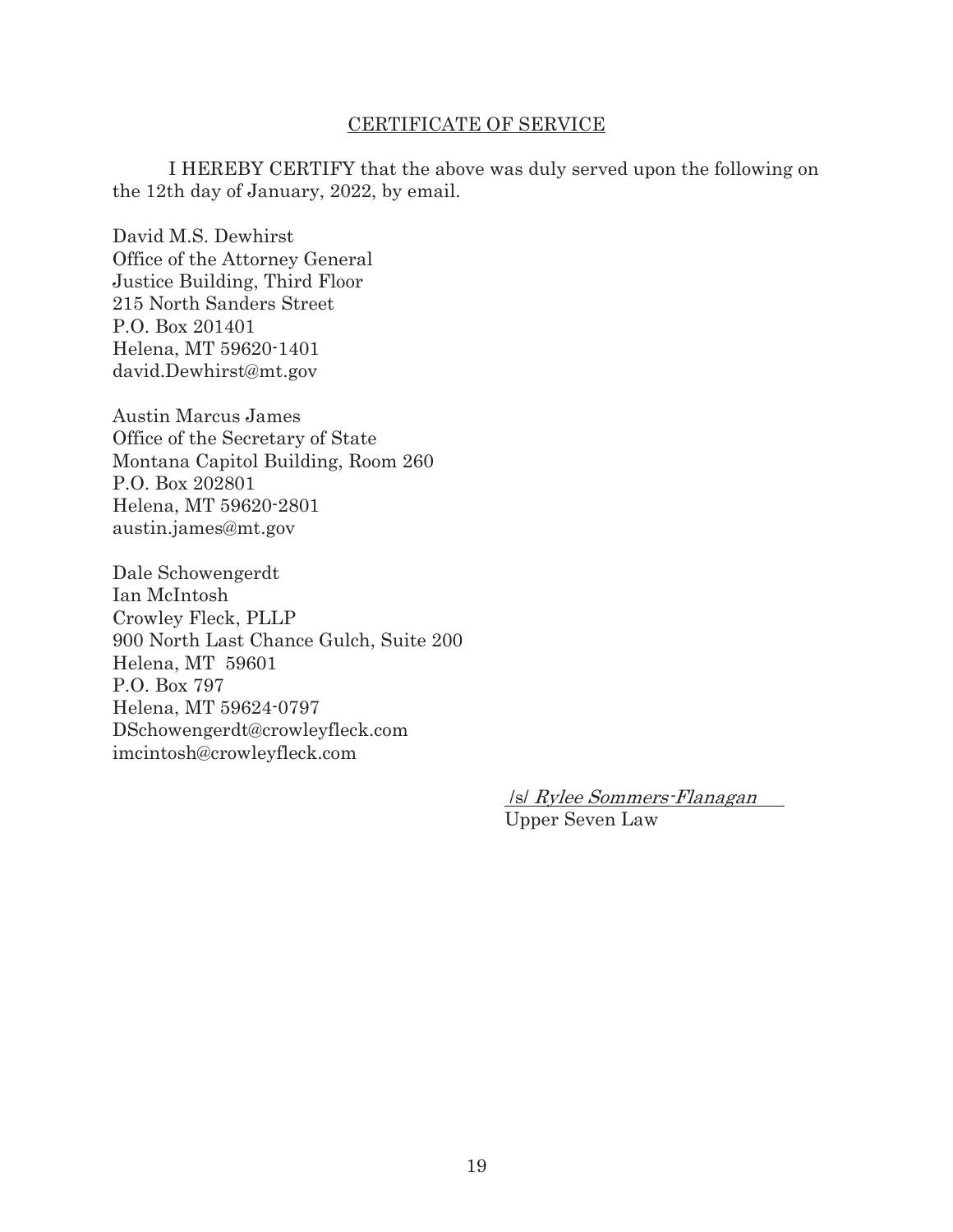## **CERTIFICATE OF SERVICE**

I, Rylee Sommers-Flanagan, hereby certify that I have served true and accurate copies of the foregoing Answer/Brief - Brief In Support of Motion to the following on 01-14-2022:

David Francis Knobel (Attorney) 490 N. 31st St., Ste 500 Billings MT 59101 Representing: Jacobsen, Christi As Secretary Of State Of Mt Service Method: eService

Dale Schowengerdt (Attorney) 900 N. Last Chance Gulch Suite 200 Helena MT 59624 Representing: Jacobsen, Christi As Secretary Of State Of Mt Service Method: eService

Austin Markus James (Attorney) 1301 E 6th Ave Helena MT 59601 Representing: Jacobsen, Christi As Secretary Of State Of Mt Service Method: eService

Matthew Prairie Gordon (Attorney) 1201 Third Ave Seattle WA 98101 Representing: Montana Democratic Party Service Method: eService

Peter M. Meloy (Attorney) 2601 E. Broadway 2601 E. Broadway, P.O. Box 1241 Helena MT 59624 Representing: Montana Democratic Party Service Method: eService

John C. Heenan (Attorney) 1631 Zimmerman Trail, Suite 1 Billings MT 59102 Representing: Montana Democratic Party